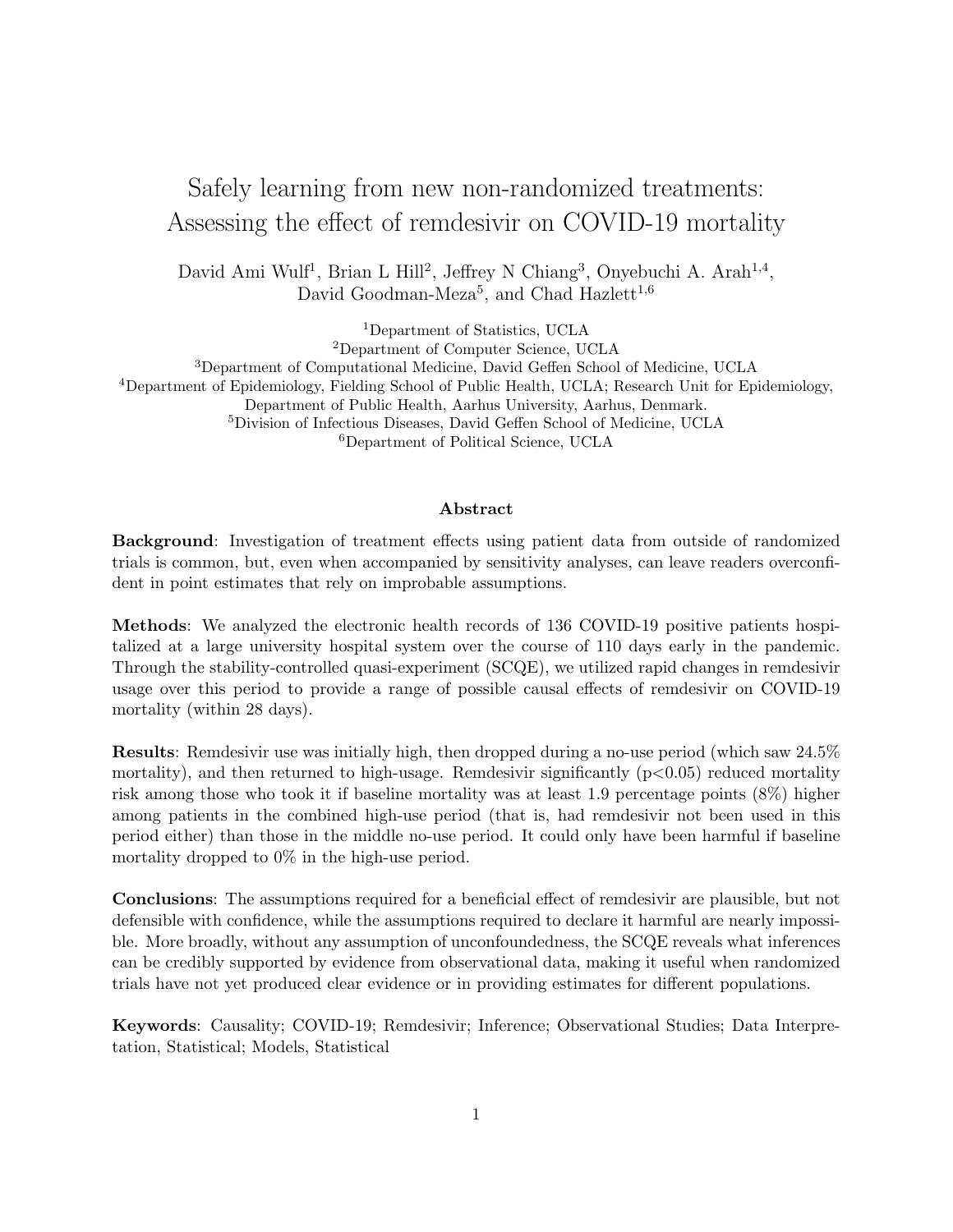During the initial response to COVID-19, numerous emergent treatments were given to patients outside of randomized trials and before their safety and efficacy were established. Epidemiologists and others rightly cautioned against learning about the effects of these medical treatments from the many thousands of patients who took them outside of trials. Yet, a policy of rejecting any information obtained outside of randomized trials risks missing out on potentially life-saving findings. In practice, physicians and their patients will make their choices based on what they understand given current information, whatever its quality. How then can researchers and clinicians come to understand what can and cannot be concluded on the basis of non-randomized uses, rather than either categorically rejecting them as a source of information, or risking over-confidence in potentially biased estimates?

When randomized trials are not yet available, cannot be conducted, or apply to different populations than those of interest, investigators often undertake non-randomized, observational approaches. These typically rely on covariate adjustment to address observable differences between the treated and non-treated patients. Whether by weighting, matching, or propensity score adjustment, the validity of these methods rest on an assumption that all confounders of the relationship between treatment assignment and the outcome of interest are observed ("no unobserved confounding" or "conditional ignorability"  $1,2,3$  $1,2,3$  $1,2,3$ ). Researchers are understandably dubious about this assumption. Many authors take care to explicitly highlight these concerns, often labeling the resulting estimates as "suggestive." Still, unmeasured confounding could easily nullify or even reverse the sign of estimated effects.

Sensitivity analyses are vital in helping to quantify the risk of unobserved confounding, but many can be difficult to interpret, asking readers to mathematically formalize the "strengths" of potential confounders. [4,](#page-15-3)[5](#page-15-4)[,6](#page-15-5) Furthermore, even when a sensitivity analysis demonstrates concerning vulnerability to confounding, readers may nevertheless regard the point estimate as the best available guess at the effect.

Instead of making a "point assumption" (e.g. precisely zero confounding) and then determining the fragility of the result, another set of approaches—of which ours is an example—ask users to reason about the range that some assumed, unobserved quantity can take. The results of these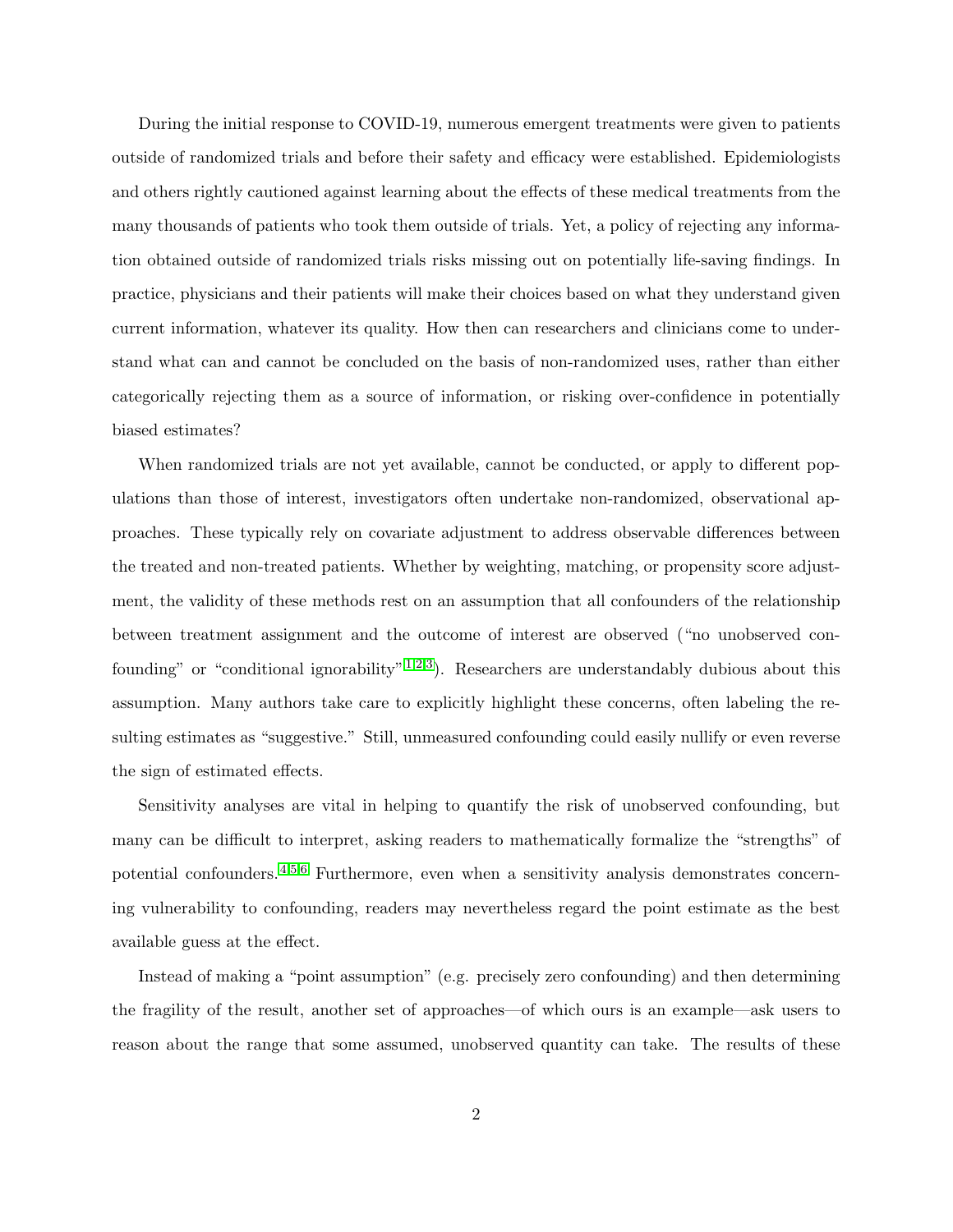"partial identification" approaches show the range of causal effect estimates that are possible given that assumption. This also allows us to state what assumptions would have to believed to make a given claim. While users may express frustration at the lack of a singular point estimate, that is the virtue of these approaches, preventing readers from becoming over-confident in a deceptively precise estimate.

In this paper we consider one such partial identification approach referred to as the stabilitycontrolled quasi-experiment  $(SCQE)$ .<sup>[7](#page-15-6)</sup> This method asks users to reason about and put plausible bounds on how the outcome would have changed over time, absent changes in the new treatment. The basic SCQE setting involves two cohorts, one of which received none of the treatment (the "nouse cohort") and the other of which saw significant treatment usage (the "high-use cohort"). Its assumption takes the form of the expected difference between these cohorts' average outcomes for reasons other than the treatment — that is, the differences we would expect between the cohort-wide average outcomes had the high-use cohort not seen its treatment usage increase. Given an assumed magnitude of this "baseline trend" difference, called  $\delta$ , SCQE estimates the average treatment effect among the treated patients (ATT). We do not expect to know  $\delta$ , but for any range of values deemed plausible, the corresponding range of effect estimates cannot be dismissed. Conversely, if we wish to argue for or against a beneficial or harmful effect, SCQE gives us the baseline trend values we must defend as being plausible or implausible.

This approach does not require an assumption of no unobserved confounding, because it does not rest on a comparison of the treated and non-treated patient groups. In settings where little is known about how treatment is assigned, and thus little hope that confounding can be ruled out, reasoning instead about plausible baseline trends provides a transparent alternative.

We use SCQE to investigate the effect of remdesivir on inpatient mortality when used as a COVID-19 treatment, measured in a multi-center academic medical setting in the early months of the pandemic. At the time, risk factors for in-hospital COVID-19 mortality and the effectiveness of proposed treatments were not well-understood, heightening concerns about confounding in observational studies investigating the impact of any such treatment. However, during the time of study, the use of remdesivir started high, dropped to zero, and then returned to a high level. This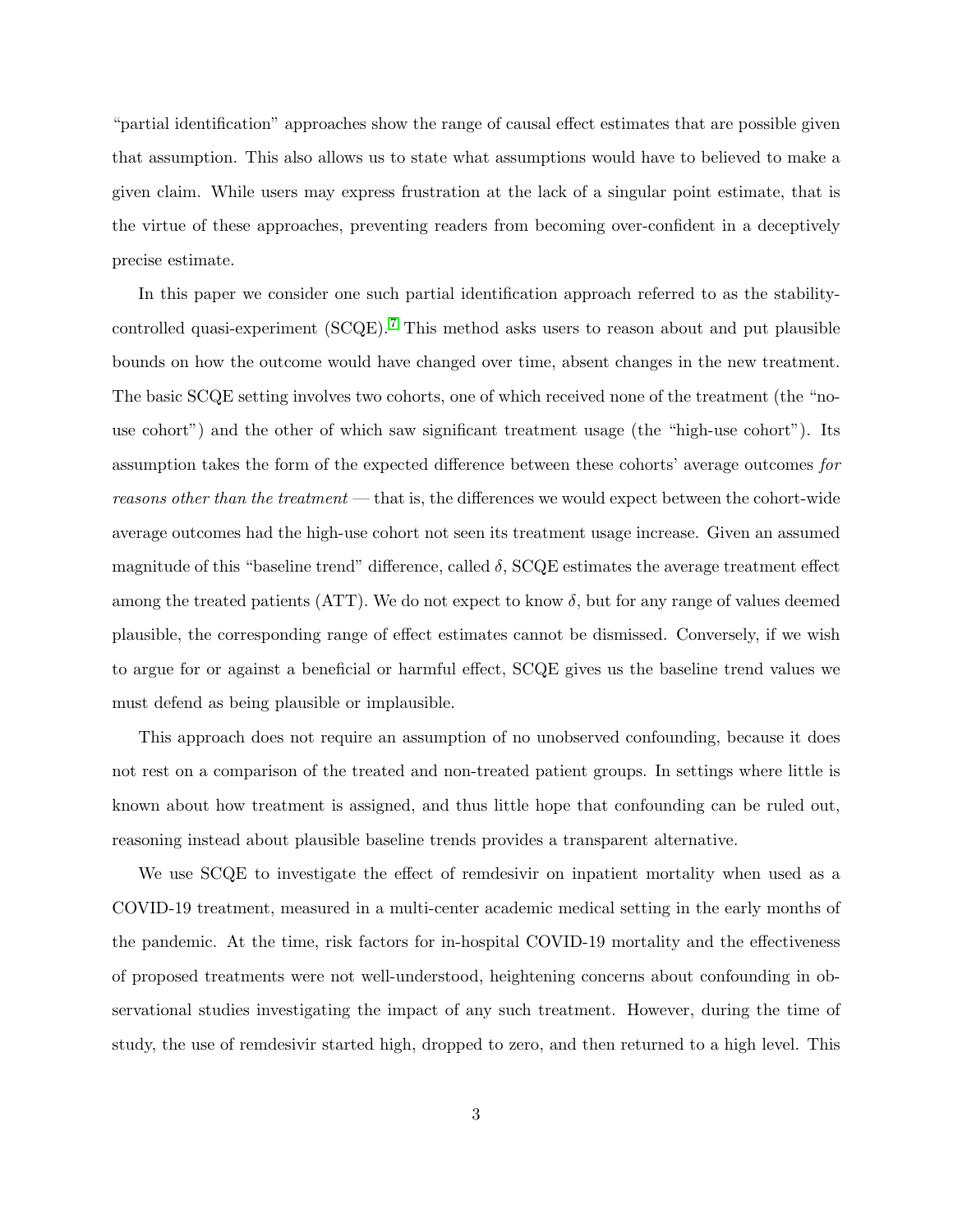provides a particularly useful opportunity to leverage the distinct assumptions of SCQE in asking what can and cannot be reasonably claimed about the benefits of harms of remdesivir as employed outside of randomized trials.

## Approach

#### Introduction and notation for SCQE

We begin with an idealized setting to develop intuition. Imagine two consecutive cohorts of hospitalized patients, with none of the earlier patients receiving the treatment of interest and a nonrandomized 50% of the later patients being treated. Suppose, further, that the earlier cohort's 28-day cumulative mortality incidence is 20%, while the later cohort's cumulative mortality incidence is 15%. If we assumed (momentarily) that there are no differences in the expected mortality risk of the two cohorts other than those caused by changes in treatment, the entirety of the 5 percentage point (pp) decrease in mortality must be due to treatment introduction. That reduction occurs only though the treated 50% of patients, so their average mortality drop attributable to treatment must be 10pp.

To formalize these arguments for a population of size  $n$ , we introduce three length-n binary vectors: outcomes Y, with  $Y_i$  referring to patient i's 28-day mortality; cohort membership Z, with 0 and 1 indicating the earlier and later cohorts, respectively; and the treatment indicator D. Using the potential outcomes framework,<sup>[8,](#page-15-7)[9](#page-15-8)</sup>  $Y_i(0)$  and  $Y_i(1)$  refer to the outcomes we would have observed for patient i under non-treatment and treatment, respectively, regardless of their actual treatment status. Our estimand of interest is the ATT in the second cohort,  $\mathbb{E}[Y(1)|Z=1, D=1]$  $\mathbb{E}[Y(0)|Z=1,D=1].$ 

The simplifying assumption made above regarding the absence of cohort-wide differences in baseline risk can be written out as  $\mathbb{E}[Y(0)|Z=1] - \mathbb{E}[Y(0)|Z=0] = 0$ . However, this assumption is far too stringent in practice, and must be weakened to provide an inferentially "safe" tool. SCQE does just this, allowing the expected outcomes under non-treatment to differ between the cohorts by a prescribed amount—a "baseline trend"—which we define as  $\delta \equiv \mathbb{E}[Y(0)|Z=1] - \mathbb{E}[Y(0)|Z=0]$ .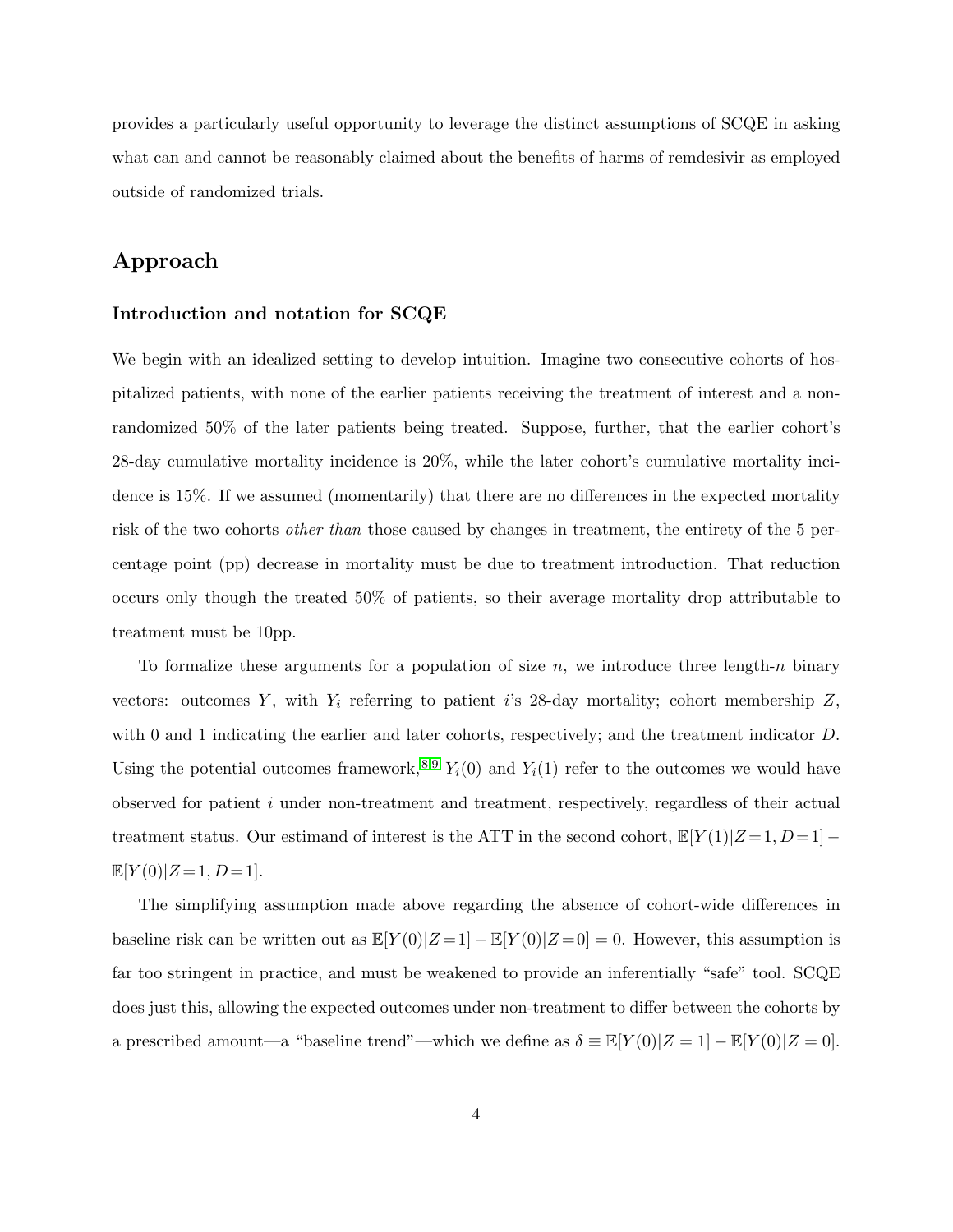In practice we expect three main sources of non-zero baseline trends: changes in other treatment practices between cohorts, differences in the composition of patients in the cohorts, and other trends over time (e.g. COVID-19 mutations). For any given choice of δ, whatever its source, the data tell us the logically implied treatment effect estimate. Mechanically this can be seen by separating the  $\mathbb{E}[Y(0)|Z=1]$  term into an observable term and an unobservable term using the law of iterated expectations, and then solving for the unobservable term:

$$
\mathbb{E}[Y(0)|Z=0] = \mathbb{E}[Y(0)|Z=1] - \delta
$$
  
= 
$$
\mathbb{E}[Y(0)|Z=1, D=1]\pi_1 + \mathbb{E}[Y(0)|Z=1, D=0](1-\pi_1) - \delta,
$$

where  $\pi_1 = P(D=1|Z=1)$  is the treatment rate in the high-use cohort, and thus

$$
\mathbb{E}[Y(0)|Z=1, D=1] = \frac{\mathbb{E}[Y(0)|Z=0] - \mathbb{E}[Y(0)|Z=1, D=0](1-\pi_1) + \delta}{\pi_1}
$$

$$
= \frac{\mathbb{E}[Y|Z=0] - \mathbb{E}[Y|Z=1, D=0](1-\pi_1) + \delta}{\pi_1}
$$

This unobservable term,  $\mathbb{E}[Y(0)|Z=1, D=1]$ , is the mean potential outcome we would have seen among the treated patients in the high-use cohort, had they not received that treatment. Simply subtracting this term from the observed (treated) outcome for these patients gives the SCQE estimator for the ATT:

<span id="page-4-0"></span>
$$
\widehat{\text{ATT}} = \mathbb{E}[Y(1)|Z=1, D=1] - \mathbb{E}[Y(0)|Z=1, D=1]
$$

$$
= \mathbb{E}[Y|Z=1, D=1] - \left(\frac{\mathbb{E}[Y|Z=0] - \mathbb{E}[Y|Z=1, D=0](1-\pi_1) + \delta}{\pi_1}\right)
$$
(1)

This estimate is not rooted in the more familiar comparison of treated to untreated groups, but rather of one cohort to another, and only after an adjustment. The shift in attention to the cohort rather than treatment groups avoids the myriad confounding problems that arise due to differences between those taking and not taking treatment. Instead, here the key assumption regards the potential for differences between the cohorts—specifically the difference in their average nontreatment outcomes—captured by  $\delta$ . Rather than assuming only  $\delta = 0$  (that there is no difference,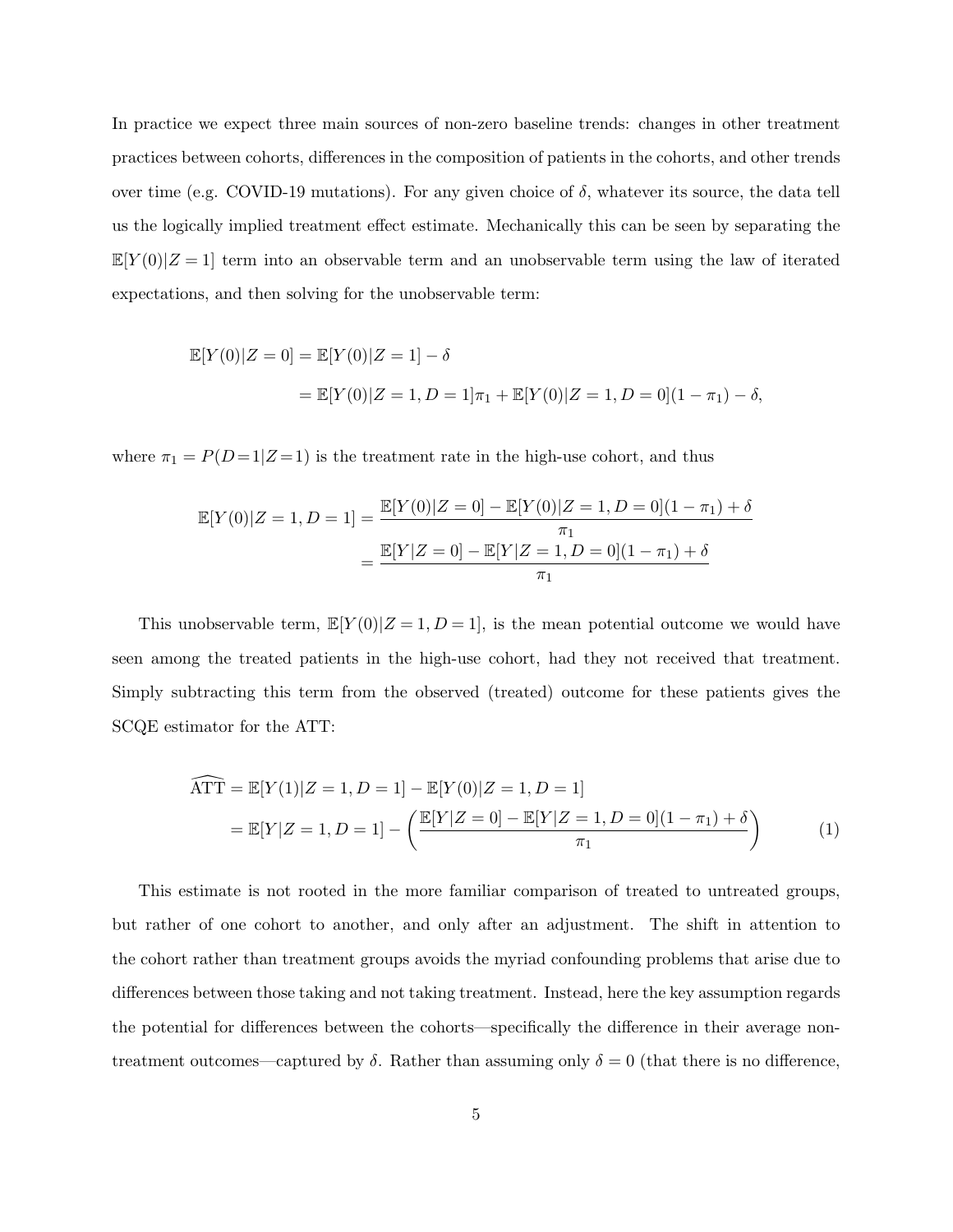in keeping with the "principle of concurrent control"), an estimate of the causal effect is recoverable at any postulated value of  $\delta$ .

The effect estimate applies specifically to patients whose physicians deemed the treatment appropriate for them, and who agreed to take it—often a highly relevant group to learn about and possibly different from the eligible patients in an RCT. This approach is, mathematically, an extension of the instrumental variable (IV) approach in which "time" or cohort membership is used as an instrument, but allowing us to make an assumption about the baseline trend,  $\delta$ , which would violate the exclusion and exchangeability restrictions required for IV (see Hazlett et al.<sup>[7](#page-15-6)</sup> for discussion of the SCQE-IV connection and generalization of the natural experiment example).

Equation [1](#page-4-0) provides an ATT estimate for any fixed δ. Rather than assuming a correct δ can be chosen, the range of ATT estimates corresponding to a range of  $\delta$  values can be displayed without emphasizing a single preferred value. The practitioner or reader is then compelled to consider these assumptions directly in order to make any causal claims. Instead of initially making an infeasible assumption of conditional ignorability and then quantifying the impact of violations of that assumption with a sensitivity analysis, SCQE builds its sensitivity analysis into the identification process and displays the results in a way that highlights uncertainty. The range of  $\delta$  values where practitioners should focus their attention —  $\delta$  values we refer to as "plausible" — may be informed by domain knowledge and relevant data. For example, a simple comparison of baseline characteristics between the cohorts could suggest demographic, risk-factor, or treatment differences (not including the treatment of interest). Further, model-based prediction of non-treatment outcomes may evaluate all of these covariates at once, generating helpful risk estimates that can be compared between cohorts. Still,  $\delta$  is neither observable nor identifiable from data, and we must offer a defense of any propositions about which values are plausible or implausible. Beyond the identification uncertainty paramaterized by  $\delta$ , we must also consider sampling uncertainty, so we display the ATT estimate for each  $\delta$  value alongside a confidence set (constructed as described in eAppendix 1).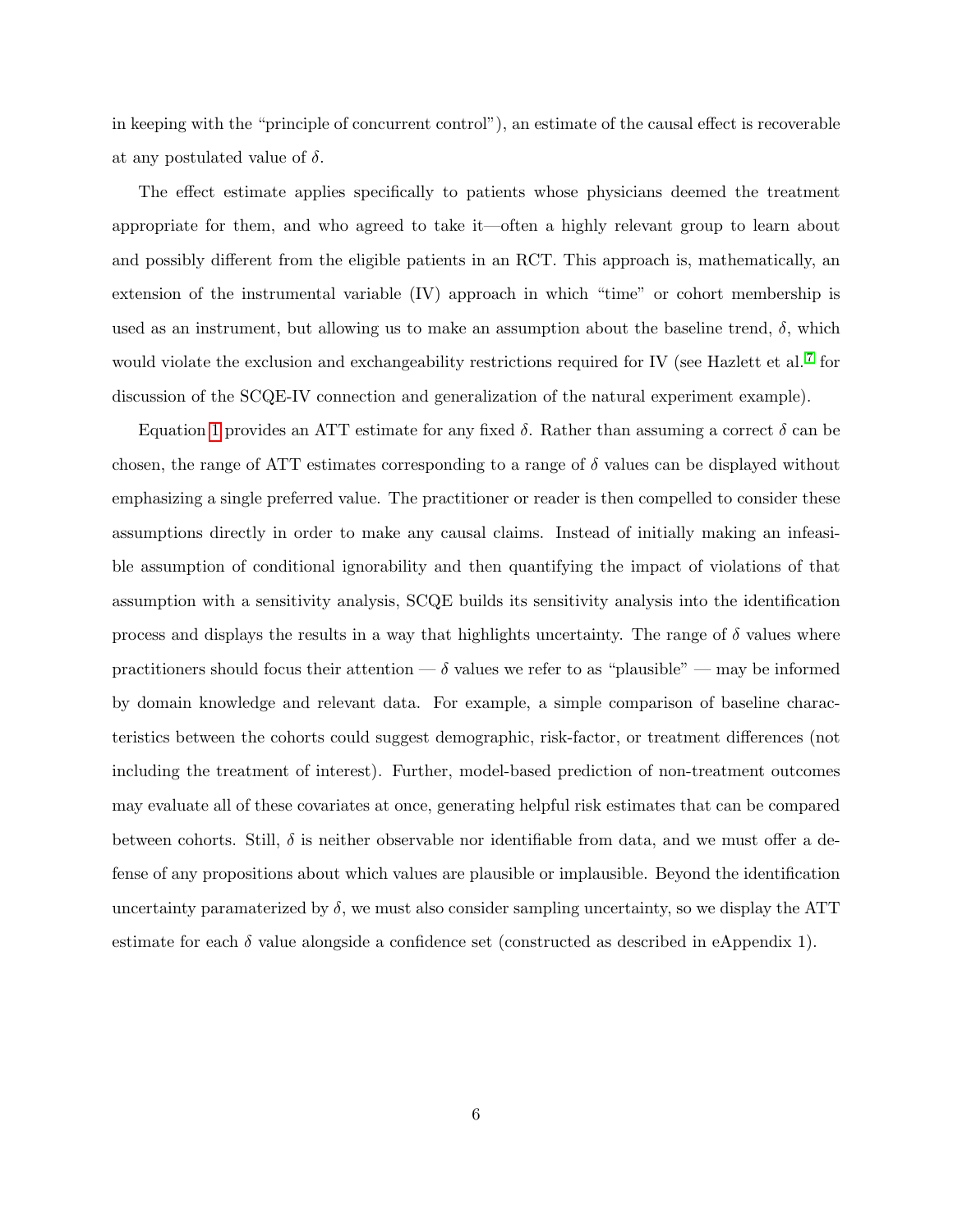#### Setting and data extraction

Remdesivir was used to treat COVID-19 in the United States as early as January 25, 2020 on a "compassionate-use" basis, delivered as a 200mg dose for one day, followed by 9 days of 100mg doses.<sup>[10](#page-15-9)</sup> Shortly afterwards, randomized trials for remdesivir began recruitment.<sup>[11](#page-16-0)</sup> On May 10, 2020, the Federal Drug Administration (FDA) granted an Emergency Use Authorization (EUA) for Remdesivir to treat COVID-19, which was followed by adjustments to that EUA and an even-tual approval as treatment apart from the EUAs.<sup>[12](#page-16-1)</sup> On November 20, 2020, the World Health Organization (WHO) issued a "conditional recommendation against the use of remdesivir in hospitalized patients with COVID-19," citing "low-certainty" evidence in suggesting "that remdesivir has possibly no effect on mortality".<sup>[13](#page-16-2)</sup>

Our study population is comprised of inpatients with positive PCR tests for SARS-CoV-2 infection and an ICD-10 code U07.1 for COVID-19 at two hospitals at an academic medical center. Data extracted from the electronic heath record database included both pre-admission covariates such as demographics and comorbidities, as well as early hospitalization measures such as initial laboratory values and vital signs (within 24 hours of admission) and other COVID-19 treatments received (within 7 days of admission). We include remdesivir treatment initiated at any point in a hospitalization, though all but two remdesivir patients began treatment within 3 days of admission. We excluded patients transferred from another acute care facility as their prior remdesivir usage was unknown. Our outcome was 28-day mortality.

In constructing the cohorts, the "A-B-A" (high-use, no-use, high-use) structure we observe is useful in mitigating differences in treatment practices or patient characteristics that may shift roughly monotonically over time (e.g. hydroxychloroquine use, which generally decreased over time, and dexamethasone use, which increased over time). Remdesivir was not administered to any of the 53 COVID-19 patients admitted between April 10, 2020 and May 24, 2020, making this a suitable no-use cohort. The first part of the high-use cohort begins on 11 March 2020, the date of the first admitted patient in the dataset. The end date (the last date of the second part of the high-use cohort) was chosen to be June 27, 2020. This date avoided including a set of several patients with high dexamethasone usage who were admitted soon afterwards. The resulting combined high-use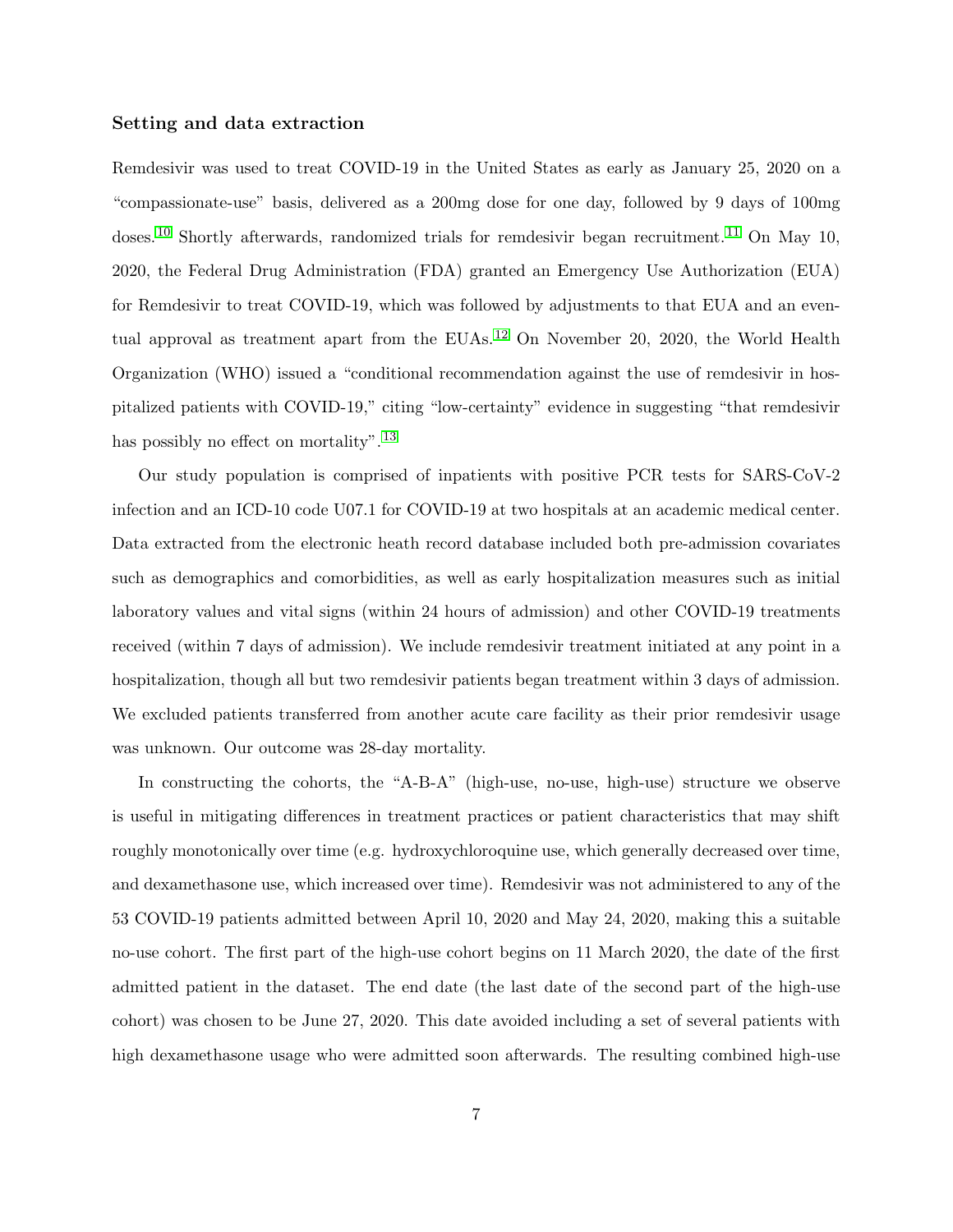cohort is comprised of 83 patients, 46 admitted between March 11 and April 9 and 37 admitted between May 24 and June 27.

## Results

Figure 1: Trends in remdesivir usage and 28-day mortality, indexed by date of hospital admission. LOESS curves and the corresponding 95% confidence intervals are shown.

<span id="page-7-0"></span>

In the no-use period, the 28-day cumulative mortality incidence was 24.5%. In the combined high-use period,  $31.3\%$  of patients were treated with remdesivir, and the cumulative mortality incidence was 13.3%: 15.4% among the treated patients and 12.3% among the non-treated. Figure [1](#page-7-0) shows the smoothed treatment rates and cumulative mortality incidences over the study period.

SCQE estimates, like those using time as an instrument or the idealized natural experiment, begin with a comparison between cohorts rather than between treated and untreated groups. Whether the lower cumulative mortality incidence in the high-use period suggests a beneficial effect of the treatment depends on how mortality would have dropped in the high-use cohort for reasons other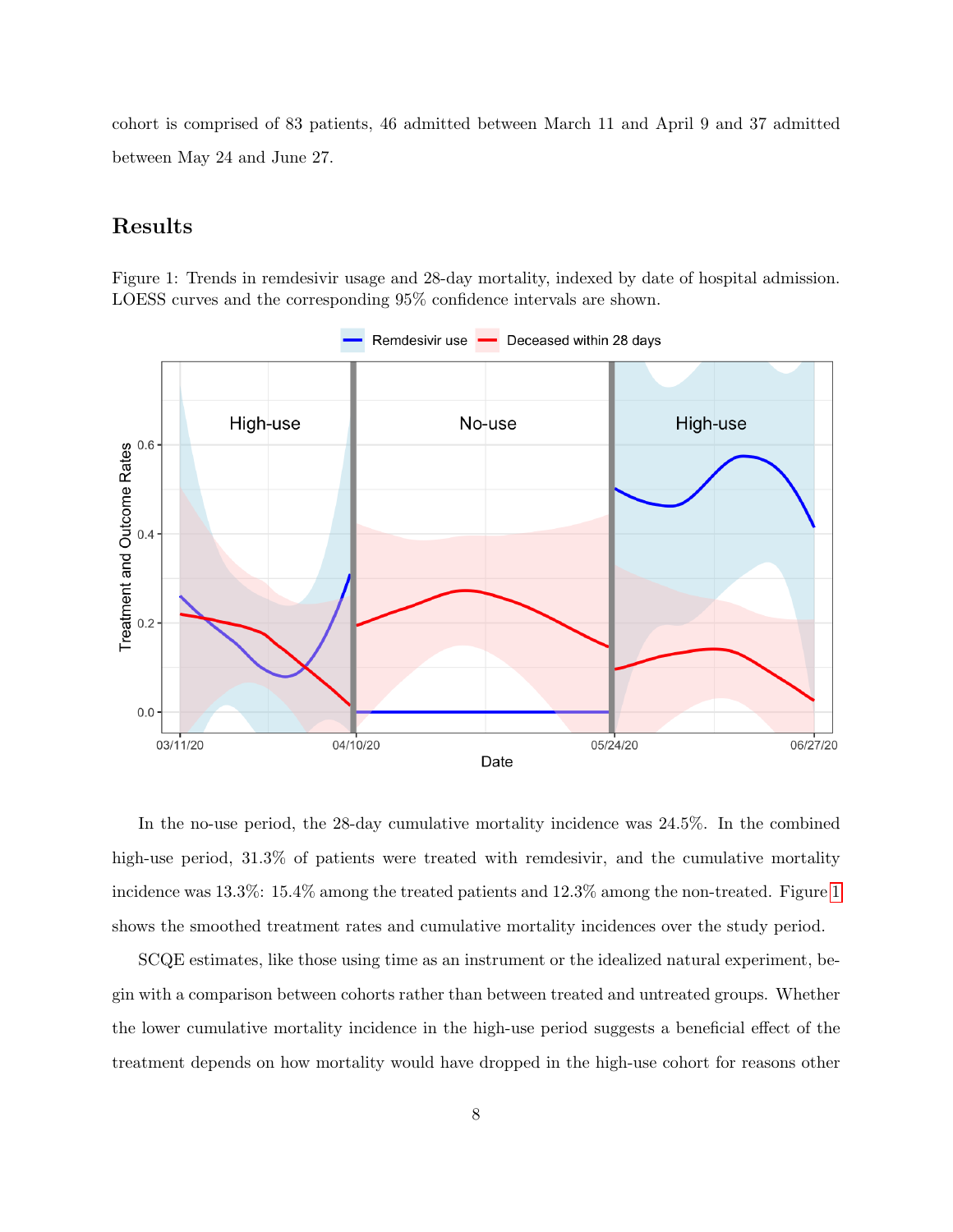| Covariate                         | No-Use | High-Use |
|-----------------------------------|--------|----------|
| Age                               | 69.0   | 63.5     |
| Male                              | 0.51   | 0.59     |
| White                             | 0.34   | 0.43     |
| Latinx                            | 0.32   | 0.30     |
| BMI                               | 26.4   | 27.9     |
| Admitted through ED               | 1.00   | 0.88     |
| Diabetes                          | 0.11   | 0.08     |
| Asthma                            | 0.04   | 0.02     |
| <b>CHD</b>                        | 0.02   | 0.04     |
| Hyperlipidemia                    | 0.09   | 0.00     |
| Hypertension                      | 0.13   | 0.17     |
| Within 24 hours of admission,     |        |          |
| CRP (if measured)                 | 10.3   | 10.4     |
| No CRP measured                   | 0.19   | 0.30     |
| <b>WBC</b>                        | 8.65   | 8.76     |
| <b>ANC</b>                        | 6.93   | 6.41     |
| <b>ALC</b>                        | 0.94   | 1.30     |
| Creatinine                        | 1.96   | 1.26     |
| SpO <sub>2</sub>                  | 92.7   | 93.8     |
| Oxygen Flow Rate (if used)        | 6.16   | 3.57     |
| No Supplemental Oxygen            | 0.19   | 0.28     |
| Ventilator use                    | 0.13   | 0.19     |
| ICU admission                     | 0.34   | 0.29     |
| Mortality                         | 0.02   | 0.01     |
| Within 7 days of admission,       |        |          |
| Dexamethasone                     | 0.00   | 0.08     |
| Other Corticosteroid <sup>a</sup> | 0.15   | 0.19     |
| Proning                           | 0.08   | 0.06     |
| Convalescent Plasma               | 0.02   | 0.00     |
| Hydroxychloroquine                | 0.13   | 0.22     |
| Heparin                           | 0.47   | 0.53     |
| Enoxaprin                         | 0.57   | 0.54     |
| Azythromycin                      | 0.57   | 0.54     |
| Ceftriaxone                       | 0.70   | 0.55     |
| Leronlimab trial <sup>b</sup>     | 0.25   | 0.05     |
| Tocilizumab                       | 0.11   | 0.06     |

<span id="page-8-0"></span>Table 1: Baseline Characteristics of the No- and High-Use Cohorts

No-Use cohort: N=53. High-Use cohort: N=83 and remdesivir treatment rate=31.3%. <sup>a</sup>Prednisone, Methylprednisolone, or Hydrocortisone. <sup>b</sup>Values for Leronlimab trial indicate enrollment in a still-blinded clinical trial, with a 2:1 treatment:placebo design. Thus we expect actual treatment rates of roughly 0.17 in the no-use cohort and 0.03 in the high-use cohort, for a difference of roughly 0.14.

than remdesivir usage, i.e.  $\delta$ . To select plausible values of  $\delta$  we initially look to observed baseline covariates, which provide useful insights about baseline risk (we discuss our definition of "baseline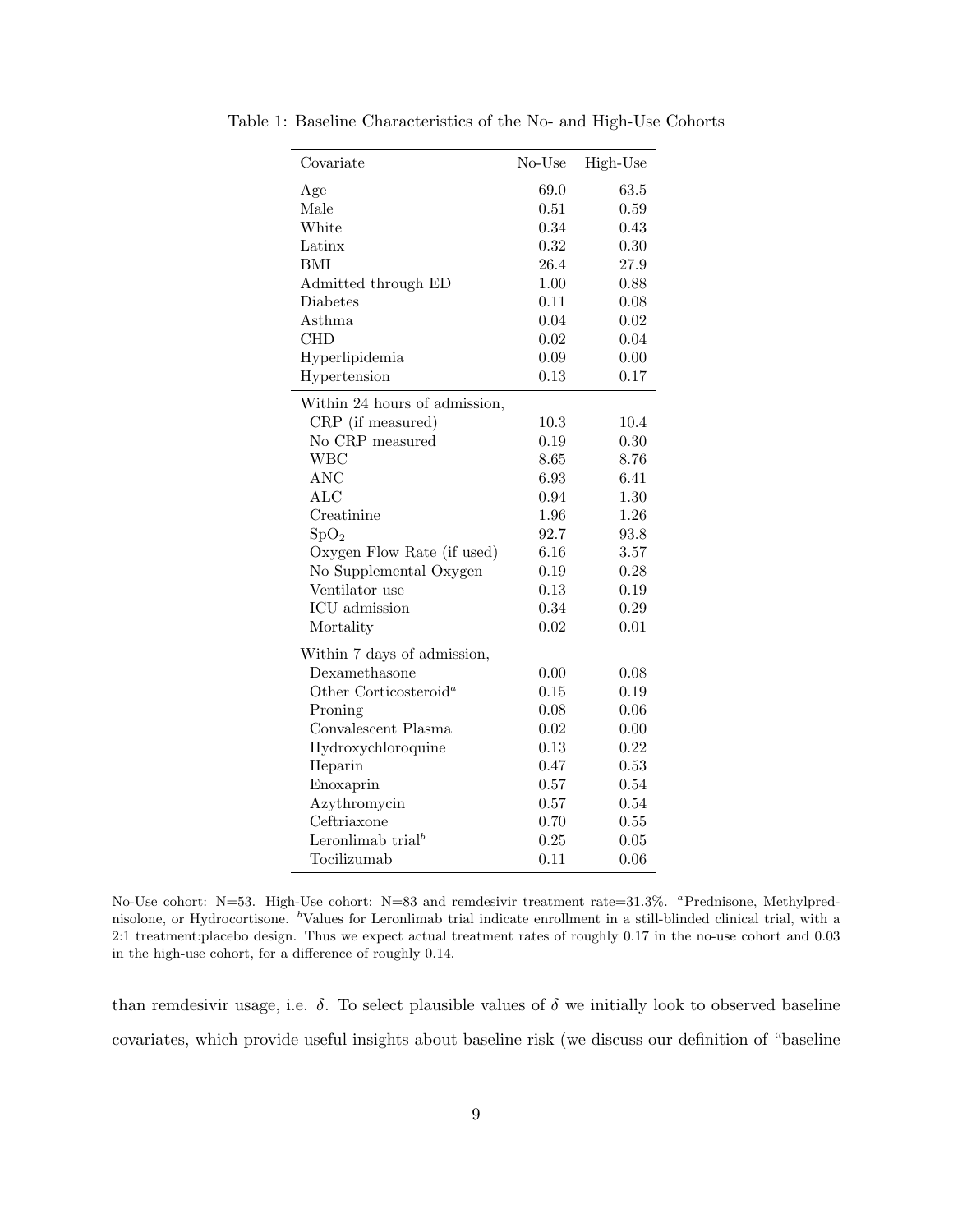covariates," and test this consideration's robustness to an alternate definition, in eAppendix 2).

The first way to do so is to compare covariates at the cohort level. In Table [1,](#page-8-0) we see that patients in the high-use cohort were younger and less likely to have a history of hyperlipidemia, and within 24 hours of admission they showed more normal lab results and received supplemental oxygen less often and at lower levels, which suggest lower mortality risk. [14,](#page-16-3)[15](#page-16-4)[,16,](#page-16-5)[17](#page-16-6) They were more frequently male, however, suggesting higher risk. [18](#page-16-7) Notable treatment differences in the first 7 days for this cohort included higher use of dexamethasone and hydroxychloroquine and lower use of ceftriaxone, leronlimab, and tocilizumab. Of these, dexamethasone and tocilizumab are the only treatments shown to lower mortality in randomized trials.<sup>[19](#page-17-0)[,20](#page-17-1)</sup> Several differences between these groups suggest baseline mortality could have been lower in the high-use cohort, most notably the lower use of supplemental oxygen within 24 hours of admission. We may consider how strongly a given covariate could potentially relate to the outcome. For example, if patients on room air had between a 10pp and 30pp lower probability of 28-day mortality compared to those requiring supplemental oxygen, the 9pp increase in such patients in the high-use cohort alone would imply between a 0.9pp and 2.7pp drop in expected mortality.

Considering the collective movement in these covariates between cohorts prior to seeing any results, a domain expert may be able to propose a range of  $\delta$  they consider plausible. One of the authors, an infectious disease specialist on the care team for many patients in our cohort, judged that these differences may suggest a reduction in baseline mortality in the high-use period relative to the no-use period, conservatively suggesting  $\delta$  values between -5pp and -15pp.

We also take a more formal approach to reasoning about changes in baseline mortality risk, through modeling at the patient level. Here, we use a flexible, nonlinear, machine learning model, extreme gradient boosting<sup>[21](#page-17-2)</sup> (XGBoost), to generate estimates of  $Y(0)$  as a function of our covariates, among the no-use cohort. We then generate these XGBoost risk estimates for every patient in each cohort regardless of treatment status, and compare the average predicted non-treatment risk between the cohorts. This procedure generates estimated average risks of 24.5% in the no-use cohort and 17.8% in the high-use cohort, suggesting that the observable differences alone between the cohorts could plausibly contribute -6.7pp to the value of  $\delta$ . Though we discuss threats to this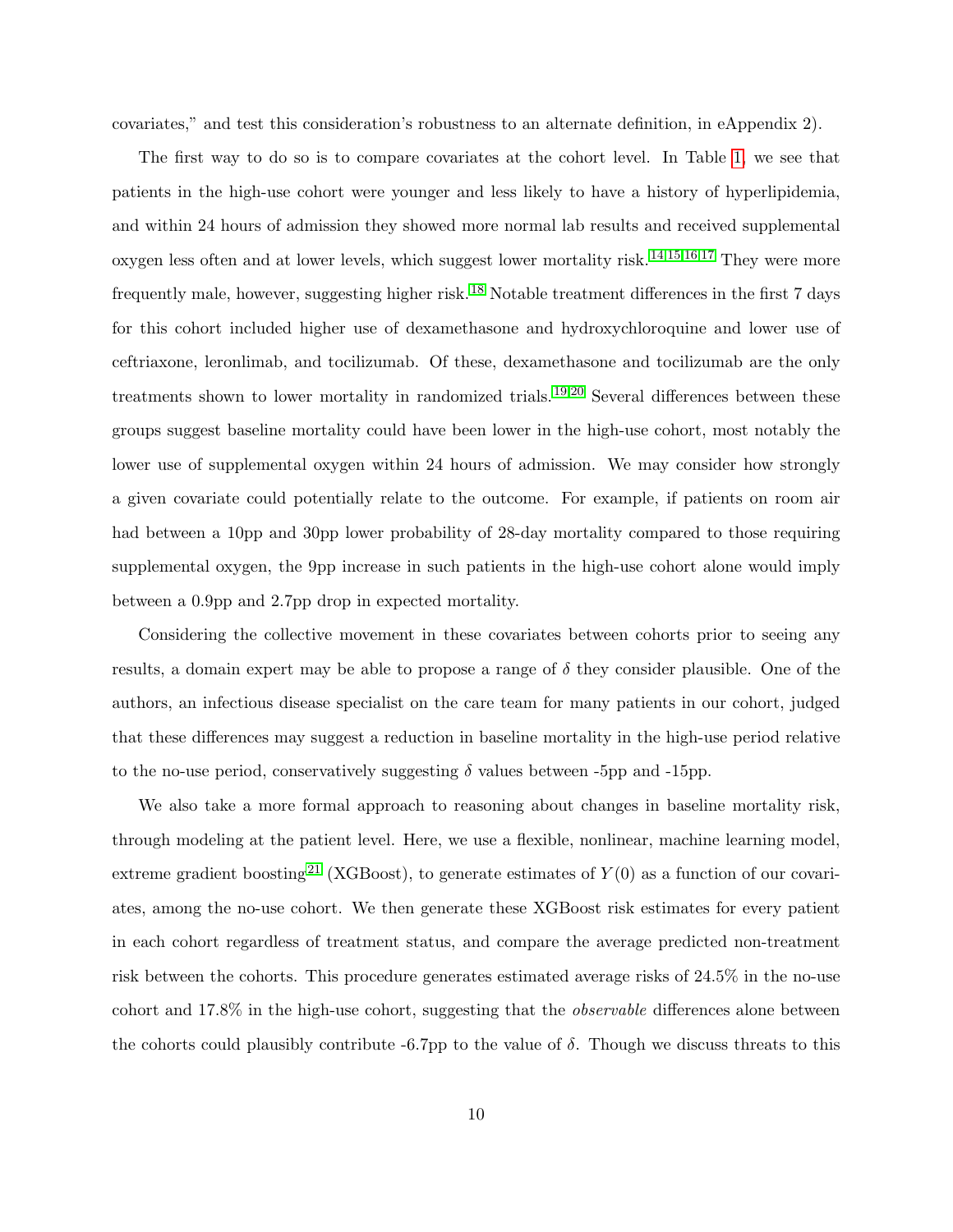Figure 2: Estimated average treatment effect of remdesivir on the 28-day mortality of those patients receiving it. Estimates and confidence sets displayed across values of  $\delta$ , the counterfactual nontreatment outcome shift between cohorts under no remdesivir use. Plausible  $\delta$  values are those ranging from +0.05 to -0.15, which support claims of either beneficial or null effects of remdesivir.

<span id="page-10-0"></span>

modeling strategy in eAppendix 3, the goal here is not to generate a point estimate for  $\delta$ , but to thoroughly examine the range of values  $\delta$  could most plausibly take.

As these empirical approaches to inform a  $\delta$  range only assess observed covariates, we must remain conservative to account for possible cohort differences in unobserved covariates. Combining these considerations, we suggest that  $\delta$  values ranging from +5pp to -15pp are plausible or difficult to rule out. Consequently, we declare any (non-treatment) 28-day mortality in the high-use cohort outside of the 29.5% to 9.5% range to be implausible. We also know that  $\delta$  could not possibly be any lower than -24.5pp because, considering the outcome rate of 24.5% in the no-use cohort, a more extreme baseline trend would imply a negative counterfactual cumulative mortality incidence.

#### Effect of remdesivir

Figure [2](#page-10-0) shows the ATT estimates that we would obtain under various possible values of  $\delta$ . Over the range of [0.05, -0.15] we deem plausible, remdesivir had either a beneficial effect (at the  $\alpha = 0.05$ level) or no significant effect, but not a harmful one. At the  $\delta = -0.15$  end, the ATT is a nonsignificant 11.9pp [95% CI: -0.33, 0.60]. At the  $\delta = 0.05$  end, remdesivir would prove significantly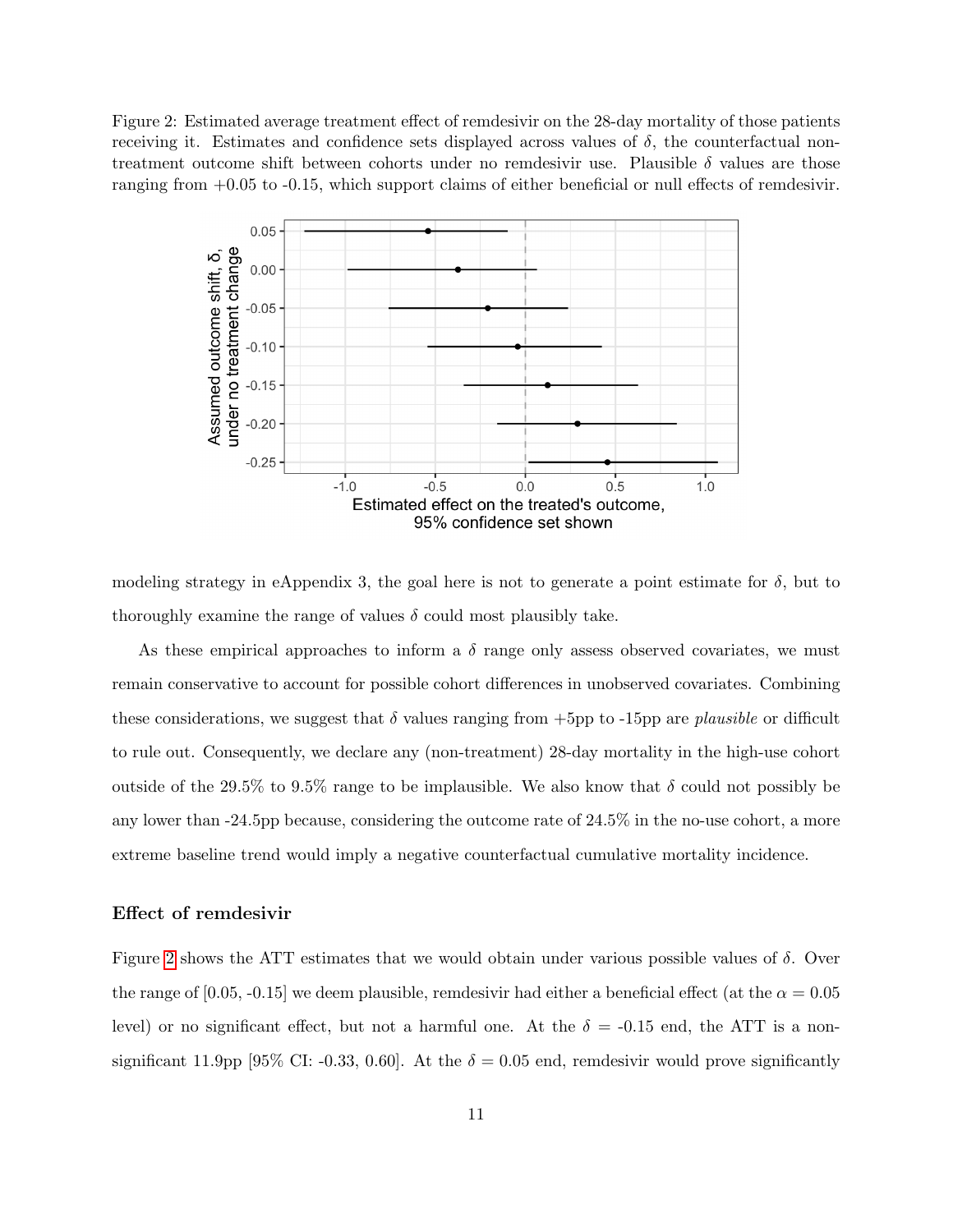beneficial, reducing mortality among the treated by 52.0pp [-1.16, -0.09].

The point estimate falls in the beneficial direction if we assume the baseline risk rose, stayed flat, or fell by as much as 11.3 pp ( $\delta \geq$  -0.113) in the high-use cohort relative to the no-use cohort, which includes much of the range we deem plausible as well as the value suggested by our modeling exercise above. Because of the relatively small sample size, confidence intervals exclude zero only for very large point estimates. Here, we do not achieve a statistically significant benefit of remdesivir on mortality until we reach a point estimate of a 42pp benefit, which implies the observed 16% mortality among the treated would have been 58% if not for remdesivir. To sustain this result, we would have to assume that baseline risk was 1.9pp higher in the no-use period than in the high-use period ( $\delta = +0.019$ ). This falls within the range we deemed plausible, though we have described reasons to expect a lower, rather than higher, baseline risk in the high-use period is more likely. In short, these considerations imply the point estimate could plausibly fall in the beneficial direction, if not significantly.

We can make a more definitive statement about whether remdesivir had a harmful effect with a confidence interval excluding zero. This would require that the baseline risk shift was -24.5pp, which would imply a non-treatment cumulative mortality incidence of (coincidentally) 0.0 for the high-use cohort. This  $\delta$  value is clearly indefensible, and nearly impossible. In eAppendix 4 we run sensitivity analyses assessing variations on our analysis, none of which produced substantively differing results.

#### Comparison to covariate-adjustment with sensitivity analysis

For comparison, we consider a more conventional analytical approach based on covariate adjustment, but augmented with sensitivity analysis. We use a linear probability model for comparable interpretation, regressing mortality on remdesivir use and five covariates that prior research has suggested may be important confounders: age, diabetes, hypertension, and ventilation and transfer to the ICU within 24 hours. The estimated difference in risk associated with remdesivir use is 0.018  $[-0.127, 0.164]$ .

To take this estimate at face value would require presuming precisely zero unmeasured con-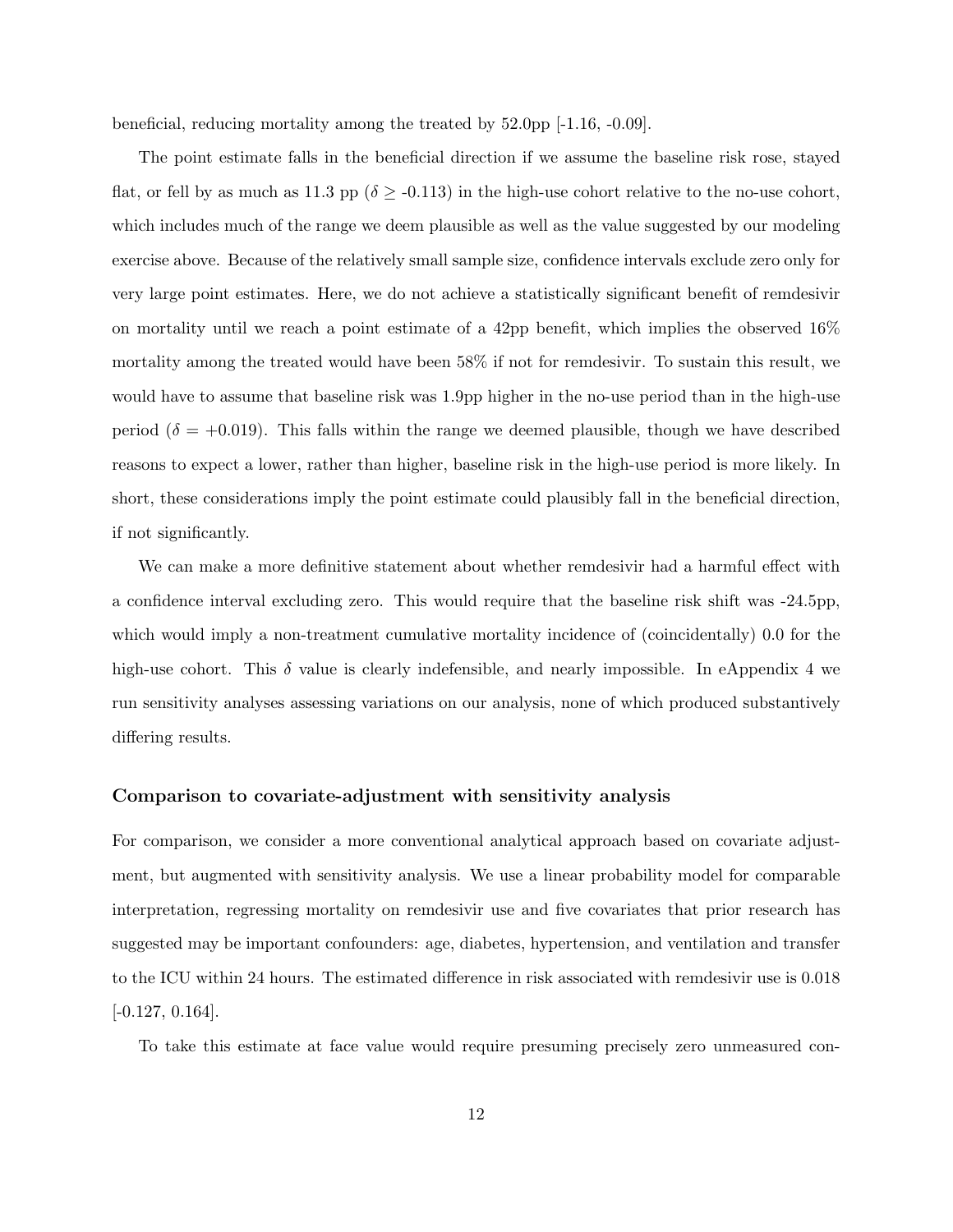founding, which cannot be credibly argued in this case. Rather than defending this claim, a careful researcher could instead ask whether unmeasured confounding could have been sufficiently strong to change the research conclusion, i.e. that there is no substantive or statistically-detectable effect on mortality. Applying the sensitivity analysis of Cinelli and Hazlett<sup>[6](#page-15-5)</sup>, we find that estimate could have actually been a significant, beneficial one if unobserved confounders explain (for example) 23% of the residual variance in both remdesivir use and mortality. Likewise, the estimate would have been significant and harmful if omitted confounding acting in the opposite direction explains 20% of the residual variation in both the treatment and the outcome. Given that we know little about determinants of COVID-19 mortality and how treatment decisions were made, it is not clear that we could rule out that remdesivir was beneficial, harmful, or neither. We discuss how this and other results compare to those of SCQE below.

#### Discussion

Using the SCQE methodology we demonstrated that, over a reasonable range of assumptions, we observe null or beneficial effects of remdesivir use on 28-day mortality in treated patients hospitalized for COVID-19. Further, we rule out that remdesivir could have caused a statistically significant increase in 28-day mortality among treated patients in this sample.

Comparing what we can credibly conclude from SCQE to what we could credibly conclude using covariate-adjustment approaches points to three ways in which SCQE can complement existing approaches. First, while the range of credible estimates under SCQE remains wide, it still tells us that (i) either null or beneficial effects are plausible, and (ii) a (statistically significant) harmful effect is implausible. By comparison, examining the sensitivity of covariate adjusted results to unmeasured confounding offered no means to confidently rule-out confounders strong enough to imply that the true effect had been harmful. Of course, SCQE may produce either more or less informative results in other applications, and should be viewed as an alternative approach worth considering rather than as a superior method in every setting.

The second difference is in our ability to understand and reason about the assumptions required by each approach. To consider the risks of unobserved confounding under covariate-adjustment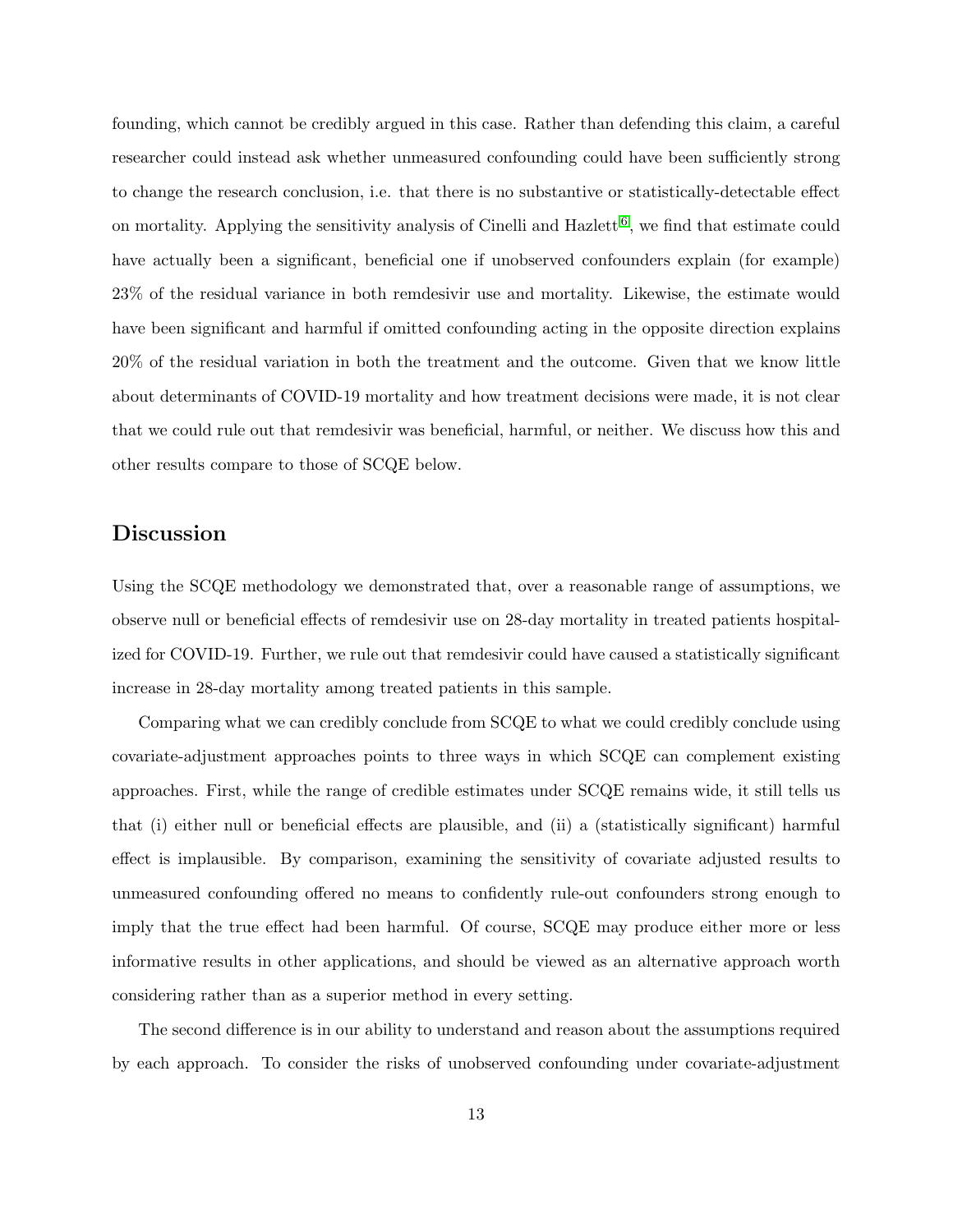techniques requires us to reason in terms of a chosen method's paramaterazation of "the strength of the confounding-treatment and confounding-outcome relationships." Whatever the parameterization, we expect that practitioners can better understand questions about  $\delta$ , "the change we would see in the outcome over time, absent changes in treatment."

The third difference is more behavioral than statistical, but is perhaps the most important for reducing the risk of learning the wrong lessons from an analysis. Covariate-adjustment approaches are usually used to present a single point estimate, and readers will often use that estimate to guide their decision-making, regardless of caveats or sensitivity analyses even when they are provided. A benefit of presenting results as we do in Figure [2](#page-10-0) or with arguments about "what you need to assume to reach a given conclusion" is that they provide no particular focal point or default estimate that may be (mis)understood as a "best guess." While this will surely be frustrating for many readers, it is also a safety feature, forcing us to confront rather than conceal the limits of what can be concluded while still learning what we can.

New treatments attempted during the COVID-19 pandemic offer a "tough case" for SCQE, because mortality risk could vary substantially over time owing to changes in the disease, the population arriving at the hospitals in question, and other treatments being attempted. This in turn leads to far wider credible ranges on the baseline trend,  $\delta$ , than what we would expect for longer-running diseases that see fewer or slower changes in the standards of care and stable average outcomes over months or years, and thus represent ideal applications for SCQE. Still, this setting is an even tougher case for bounding the strength of unmeasured confounders in a covariate-adjusted estimate, as evidenced by the narrower conclusions SCQE allows us to defend by utilizing the rapid changes in remdesivir usage we do see. There are many settings in which the opposite is true and SCQE will offer less precise insights; a cautious assessment of unmeasured confounding may provide the most narrow defensible range of plausible effects. Different scenarios lend themselves to reasoning about the credibility of different parameters, and thus consideration of both approaches will lead practitioners to narrower believable conclusions than if they only ever thought to use one or the other.

While RCT results for remdesivir have limited comparability to those from SCQE (due to the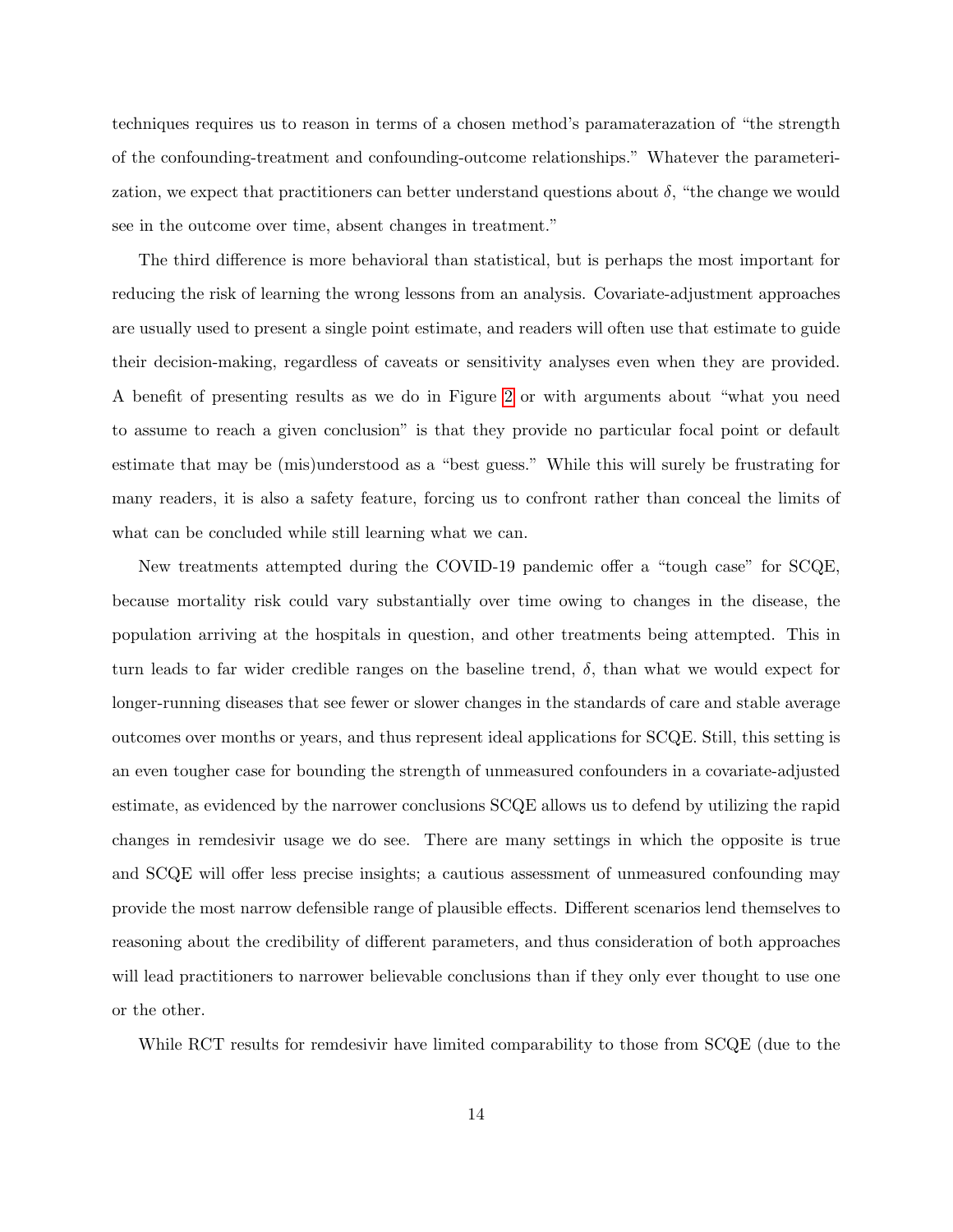differing populations for whom they estimate treatment effects), we note that our results do not contradict the most recent RCTs and recommendations from the WHO, though we do suggest a larger possibility of significant benefit.<sup>[13](#page-16-2)</sup>

A further practical benefit of SCQE is that it can be employed without access to individual level data. In applications where the treatment, time period, and outcome are all binary, as they are here, SCQE requires only a set of summary statistics: 8 counts (4 subgroup sample sizes and the number of deaths within each) and a  $\delta$  range. These numbers are sufficient to produce estimates and confidence sets like those seen here. This enable readers, reviewers, and other researchers to plausibly apply the SCQE approach to existing studies based on only summary statistics that may be available in print, or could easily be shared without raising privacy concerns (a web application for making these computations is available at [removed for blinded review]).

When RCTs are available, they provide better information than observational studies of any sort, assuming both study the same treatments and sufficiently similar populations. Still, observational studies will continue to be part of the research landscape, and would ideally provide valuable information before RCTs are completed, where randomization is not an option, or over populations different from those eligible for RCTs. To achieve this positive use of observational data, however, requires tools that can extract credible conclusions, without generating over-confidence in claims that may be wrong or dangerous. SCQE is one approach to achieving this, in the context of newly attempted treatments, by asking practitioners and readers to consider a range of effect estimates exactly as narrow as can be warranted by the assumptions they are able to defend. This and other partial identification approaches will sometimes—perhaps often—illustrate the wide uncertainty in what we can conclude. However, particularly where harm may be done, revealing such uncertainty and coping with the limitations of our knowledge is far preferable to strategies that risk over-confidence in seemingly precise but indefensible estimates.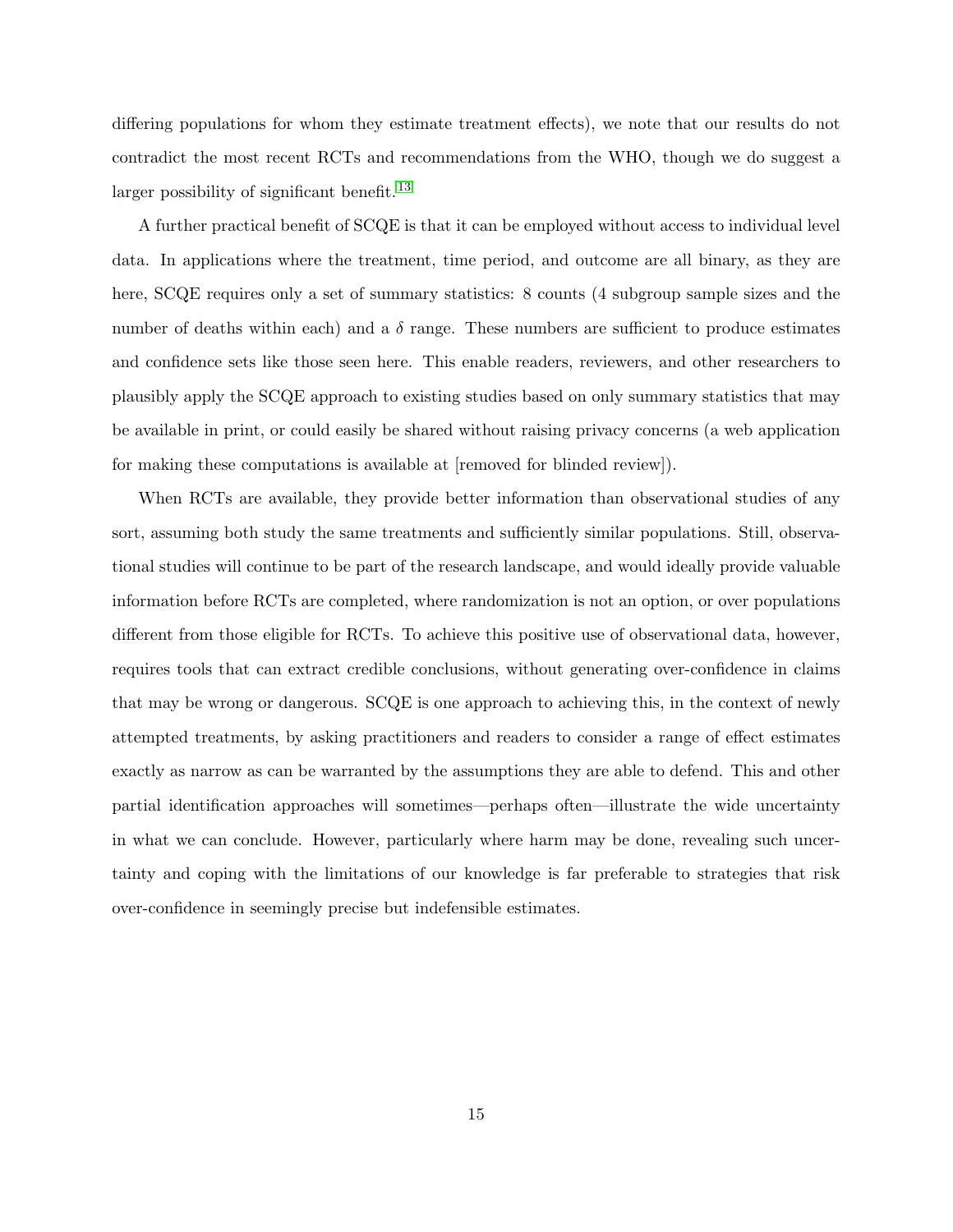## References

- <span id="page-15-0"></span>[1] Paul R Rosenbaum and Donald B Rubin. The central role of the propensity score in observational studies for causal effects. Biometrika, 70(1):41–55, 1983.
- <span id="page-15-1"></span>[2] Joshua D Angrist and Jörn-Steffen Pischke. *Mostly harmless econometrics: An empiricist's* companion. Princeton university press, 2008.
- <span id="page-15-2"></span>[3] Judea Pearl. Causality. Cambridge university press, 2009.
- <span id="page-15-3"></span>[4] Paul R Rosenbaum and Donald B Rubin. Assessing sensitivity to an unobserved binary covariate in an observational study with binary outcome. Journal of the Royal Statistical Society: Series B (Methodological), 45(2):212–218, 1983.
- <span id="page-15-4"></span>[5] Tyler J VanderWeele and Onyebuchi A Arah. Unmeasured confounding for general outcomes, treatments, and confounders: bias formulas for sensitivity analysis. Epidemiology (Cambridge, Mass.), 22(1):42, 2011.
- <span id="page-15-5"></span>[6] Carlos Cinelli and Chad Hazlett. Making sense of sensitivity: Extending omitted variable bias. Journal of the Royal Statistical Society: Series B (Statistical Methodology), 82(1):39–67, 2020.
- <span id="page-15-6"></span>[7] Chad Hazlett, Werner Maokola, and David Ami Wulf. Inference without randomization or ignorability: A stability controlled quasi-experiment on the prevention of tuberculosis. Statistics in Medicine, 39:4169–4186, 2020. doi: 10.1002/sim.8717.
- <span id="page-15-7"></span>[8] Jerzy S Neyman. On the application of probability theory to agricultural experiments. essay on principles. section 9. translated and edited by dm dabrowska and tp speed, statistical science (1990), 5, 465-480. Annals of Agricultural Sciences, 10:1–51, 1923.
- <span id="page-15-8"></span>[9] Donald B Rubin. Estimating causal effects of treatments in randomized and nonrandomized studies. Journal of educational Psychology, 66(5):688, 1974.
- <span id="page-15-9"></span>[10] Jonathan Grein, Norio Ohmagari, Daniel Shin, George Diaz, Erika Asperges, Antonella Castagna, Torsten Feldt, Gary Green, Margaret L Green, François-Xavier Lescure, et al. Com-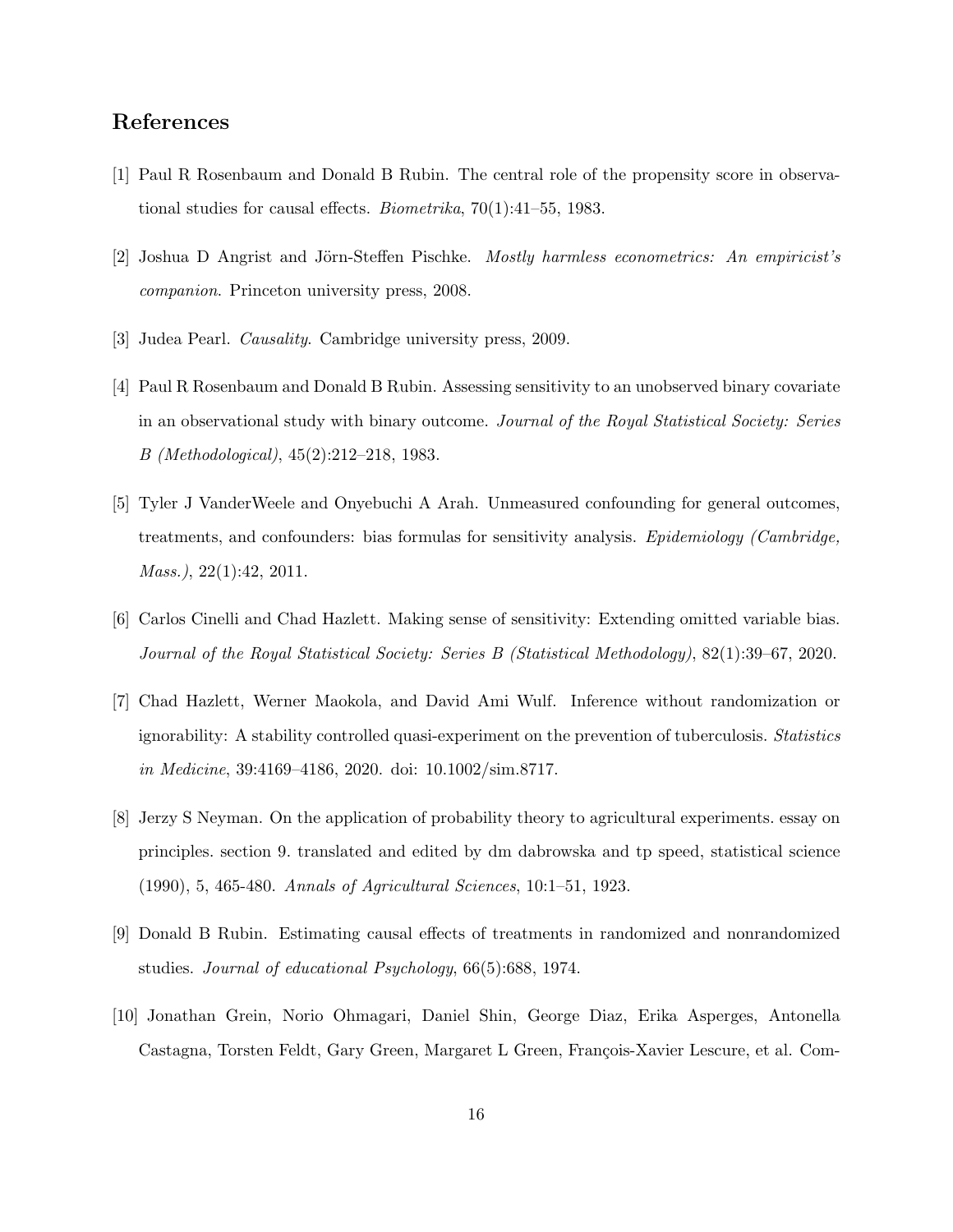passionate use of remdesivir for patients with severe covid-19. New England Journal of Medicine, 382(24):2327–2336, 2020.

- <span id="page-16-0"></span>[11] John H Beigel, Kay M Tomashek, Lori E Dodd, Aneesh K Mehta, Barry S Zingman, Andre C Kalil, Elizabeth Hohmann, Helen Y Chu, Annie Luetkemeyer, Susan Kline, et al. Remdesivir for the treatment of covid-19. New England Journal of Medicine, 383(19):1813–1826, 2020.
- <span id="page-16-1"></span>[12] FDA Press Release. FDA Approves First Treatment for COVID-19. [Press Release] www.fda.gov/news-events/press-announcements/fda-approves-first-treatment-covid-19, 2020.
- <span id="page-16-2"></span>[13] WHO Living Guideline. Therapeutics and covid-19: living guideline, 20 november 2020. World health organization, 2020.
- <span id="page-16-3"></span>[14] CDC COVID-19 Response Team, Stephanie Bialek, Ellen Boundy, Virginia Bowen, Nancy Chow, Amanda Cohn, Nicole Dowling, Sascha Ellington, et al. Severe outcomes among patients with coronavirus disease 2019 (covid-19)—united states, february 12–march 16, 2020. Morbidity and mortality weekly report, 69(12):343–346, 2020.
- <span id="page-16-4"></span>[15] Nanshan Chen, Min Zhou, Xuan Dong, Jieming Qu, Fengyun Gong, Yang Han, Yang Qiu, Jingli Wang, Ying Liu, Yuan Wei, et al. Epidemiological and clinical characteristics of 99 cases of 2019 novel coronavirus pneumonia in wuhan, china: a descriptive study. The lancet, 395 (10223):507–513, 2020.
- <span id="page-16-5"></span>[16] Chaolin Huang, Yeming Wang, Xingwang Li, Lili Ren, Jianping Zhao, Yi Hu, Li Zhang, Guohui Fan, Jiuyang Xu, Xiaoying Gu, et al. Clinical features of patients infected with 2019 novel coronavirus in wuhan, china. The lancet, 395(10223):497–506, 2020.
- <span id="page-16-6"></span>[17] Dawei Wang, Bo Hu, Chang Hu, Fangfang Zhu, Xing Liu, Jing Zhang, Binbin Wang, Hui Xiang, Zhenshun Cheng, Yong Xiong, et al. Clinical characteristics of 138 hospitalized patients with 2019 novel coronavirus–infected pneumonia in wuhan, china.  $Jama$ ,  $323(11):1061-1069$ , 2020.
- <span id="page-16-7"></span>[18] Hannah Peckham, Nina M de Gruijter, Charles Raine, Anna Radziszewska, Coziana Ciurtin, Lucy R Wedderburn, Elizabeth C Rosser, Kate Webb, and Claire T Deakin. Male sex iden-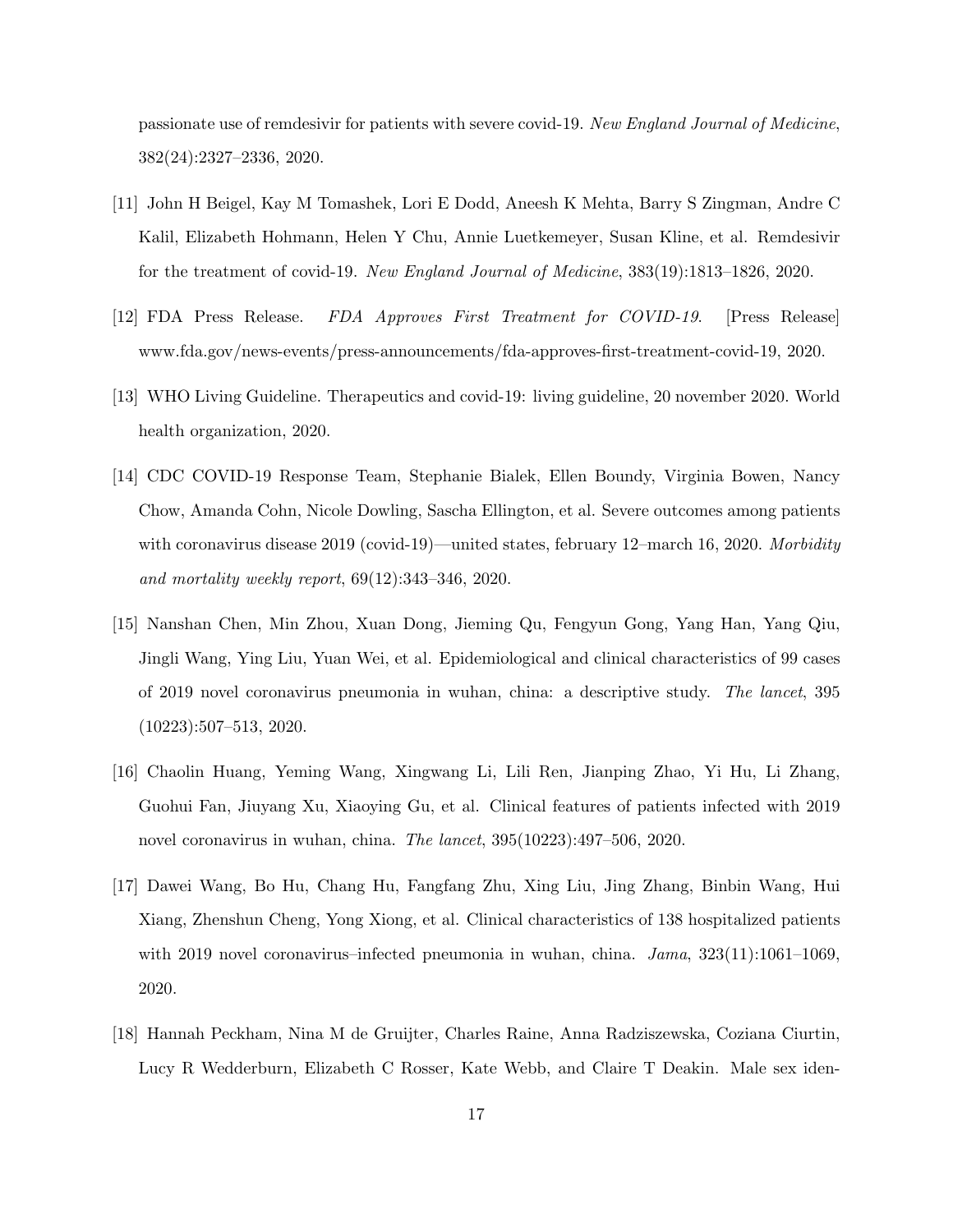tified by global covid-19 meta-analysis as a risk factor for death and itu admission. Nature communications, 11(1):1–10, 2020.

- <span id="page-17-0"></span>[19] RECOVERY Collaborative Group. Dexamethasone in hospitalized patients with covid-19. New England Journal of Medicine, 384(8):693–704, 2021.
- <span id="page-17-1"></span>[20] RECOVERY Collaborative Group. Tocilizumab in patients admitted to hospital with covid-19 (recovery): a randomised, controlled, open-label, platform trial. The Lancet, 397(10285): 1637–1645, 2021.
- <span id="page-17-2"></span>[21] Tianqi Chen and Carlos Guestrin. Xgboost. Proceedings of the 22nd ACM SIGKDD International Conference on Knowledge Discovery and Data Mining - KDD '16, 2016. doi: 10.1145/2939672.2939785. URL <http://dx.doi.org/10.1145/2939672.2939785>.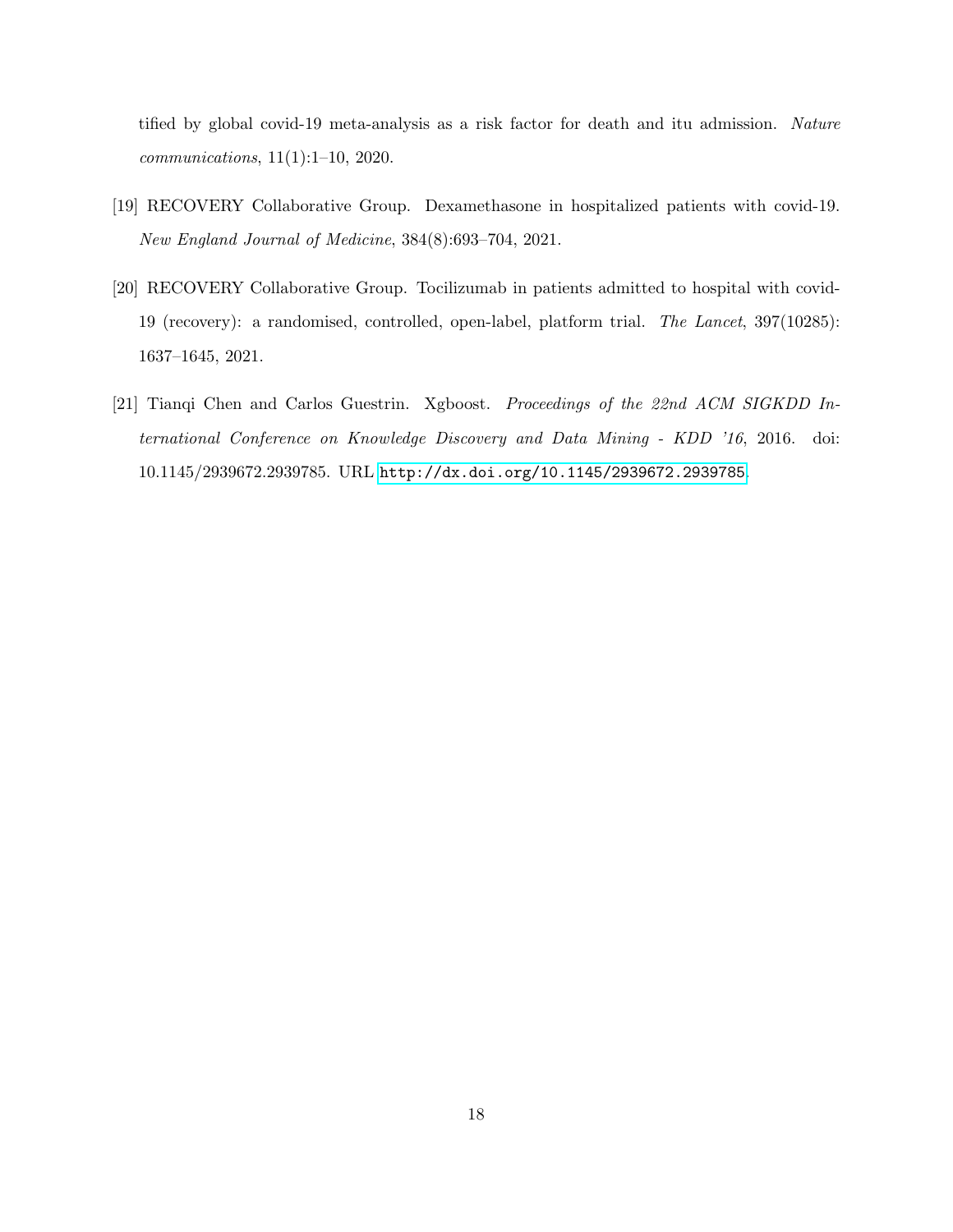# eAppendices

#### 1 Robust confidence sets for SCQE

In Hazlett et al.<sup>[1](#page-24-0)</sup>, the connection between  $SCQE$  and IV is formalized through the creation of a pseudo-outcome  $\tilde{Y} = Y - \delta Z$ . This  $\tilde{Y}$  represents the outcome after adjustment for some cohortto-cohort shift  $\delta$ , effectively removing differences between cohorts other than those caused by the treatment difference of interest. For the correct value of  $\delta$ , implementing an IV approach with  $\tilde{Y}$  rather than  $\tilde{Y}$  as the outcome guarantees that the exogeneity assumption holds and lets us borrow inferential tools from the IV literature. Although we cannot know the correct value of  $\delta$ , we express our estimates conditionally on  $\delta$ , allowing for valid inference within the partial identification framework.

In the paper, the confidence sets we use are Anderson-Rubin confidence sets,<sup>[2](#page-24-1)</sup> which have correct coverage even in the face of weak instruments (in the SCQE case we face a weak instrument when the change in treatment usage between cohorts is too small). Implementation with code in the SCQE context is a two-step process: For a given value of  $\delta$  we adjust the outcome data to form  $\tilde{Y}$ , and then we construct the confidence sets conditional on that  $\delta$  value using a standard IV library like ivmodel in R.<sup>[3](#page-24-2)</sup> When SCQE can be implemented without unit-level data (as noted in the discussion section), Anderson-Rubin confidence sets can also be implemented.<sup>[4](#page-24-3)</sup> Interpretation of these confidence sets in the presence of weak instruments is provided elsewhere. [5](#page-24-4)

## 2 "Baseline" covariate inclusion consideration

When assessing possible values of  $\delta$  by investigating covariate differences between cohorts, we must choose inclusion criteria for those covariates. In the text, by "baseline" we mean covariates that are strictly or plausibly "pre-treatment", i.e. those that cannot likely be affected by treatment itself. The demographic and comorbidity factors we consider in Table [1](#page-8-0) are strictly pre-treatment. Measures taken in the first 24 hours could in principle occur after a decision to give remdesivir, but we do not anticipate remdesivir could have had any effect within this time, and thus these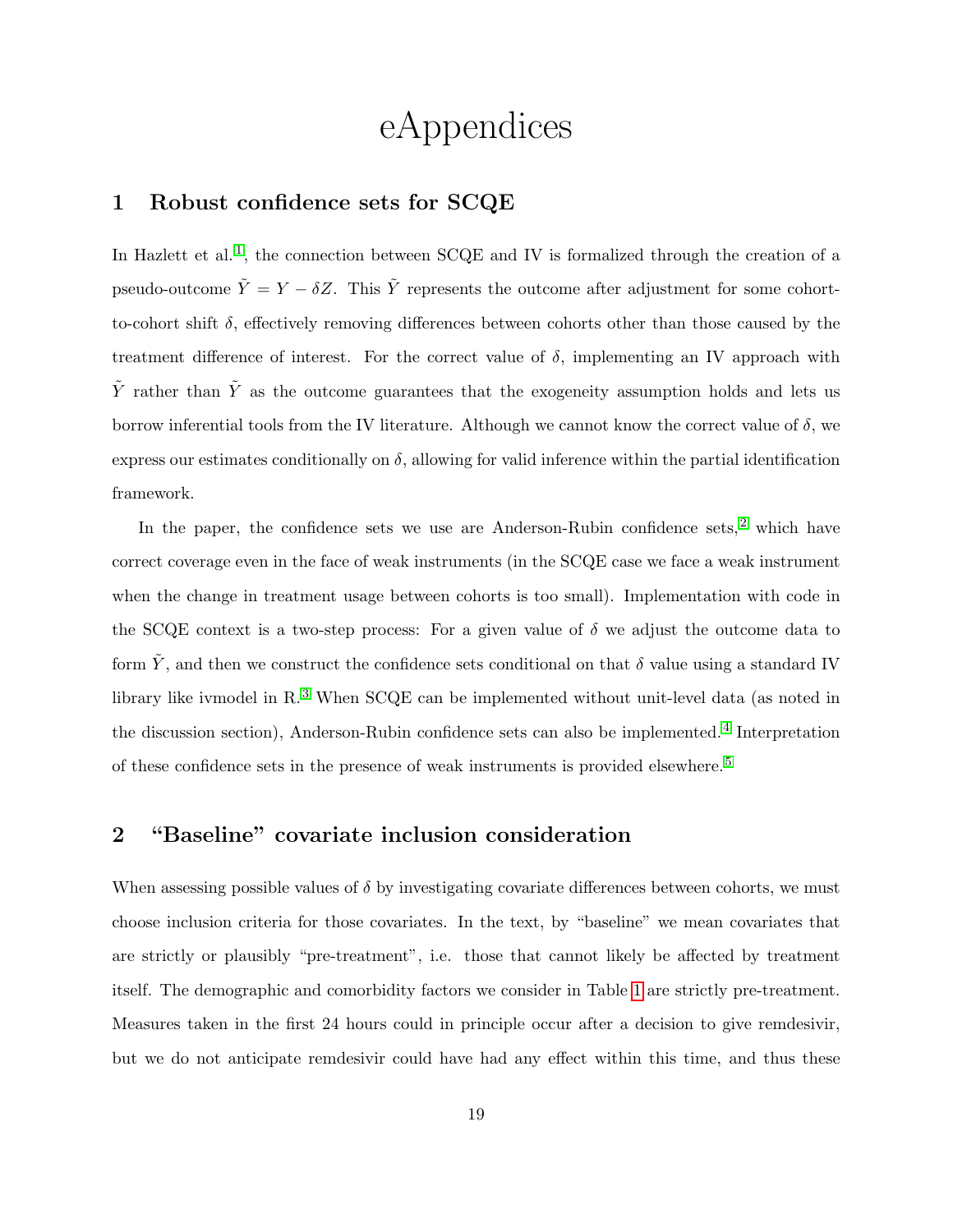measures are plausibly pre-treatment. Treatments given within 7 days, however, are more likely to be affected by remdesivir use. The risks of considering (and modeling) post-treatment variables when informing plausible choices of  $\delta$  are similar to the risks involved in conditioning on posttreatment variables in standard covariate adjustment techniques. For example, if a given covariate (e.g. dexamethasone use) is affected by remdesivir use, using cohort-to-cohort differences in its presence to inform  $\delta$  will induce bias, as those differences may represent indirect effect pathways (dexamethasone use could be a mediator of remdesivir's effect on mortality) rather than violations of the exogeneity assumption. Additional related introductions and sources of bias are discussed in  $Wulf<sup>4</sup>$  $Wulf<sup>4</sup>$  $Wulf<sup>4</sup>$ .

In order to test the sensitivity of this  $\delta$ -evaluation procedure to our definition of "baseline" (and the biases it could produce), we reran the analysis while limiting alternate treatments to those given within 48 hours. We reiterate that while such covariate-driven analysis is informative, it is not precise enough to trust a narrow  $\delta$  range, and any range it produces should only be treated as one suggestion to consider. Still, if the results of this reanalysis were to produce meaningfully different results, a reasonable response would be to widen the range of  $\delta$  values we consider plausible. In fact, table [1](#page-8-0) was substantively unchanged after this change, with only slightly smaller cohort-tocohort differences in dexamethasone, hydroxychloroquine, and leronlimab use, and a slightly larger difference in tocilizumab use. Correspondingly, the XGBoost modeling procedure suggested a  $\delta$ value of -6.8pp, nearly identical to the value of -6.7pp suggested in the original analysis.

## 3 Modeling  $\delta$  suggestions – threats to validity

In the text, we utilize a modeling procedure to suggest how changes in only pre-treatment observables might plausibly contribute to  $\delta$ . The procedure models the outcome as a function of baseline covariates among those patients in the no-use cohort. The model is then applied to all patients, and the average predicted non-treatment outcomes are compared between cohorts in order to estimate the baseline observable-driven difference to be addressed using  $\delta$ . This procedure faces the same issues discussed in eAppendix 2 – post-treatment covariates that are included in the model may introduce bias. It makes an additional assumption, however: we assume that controlling for co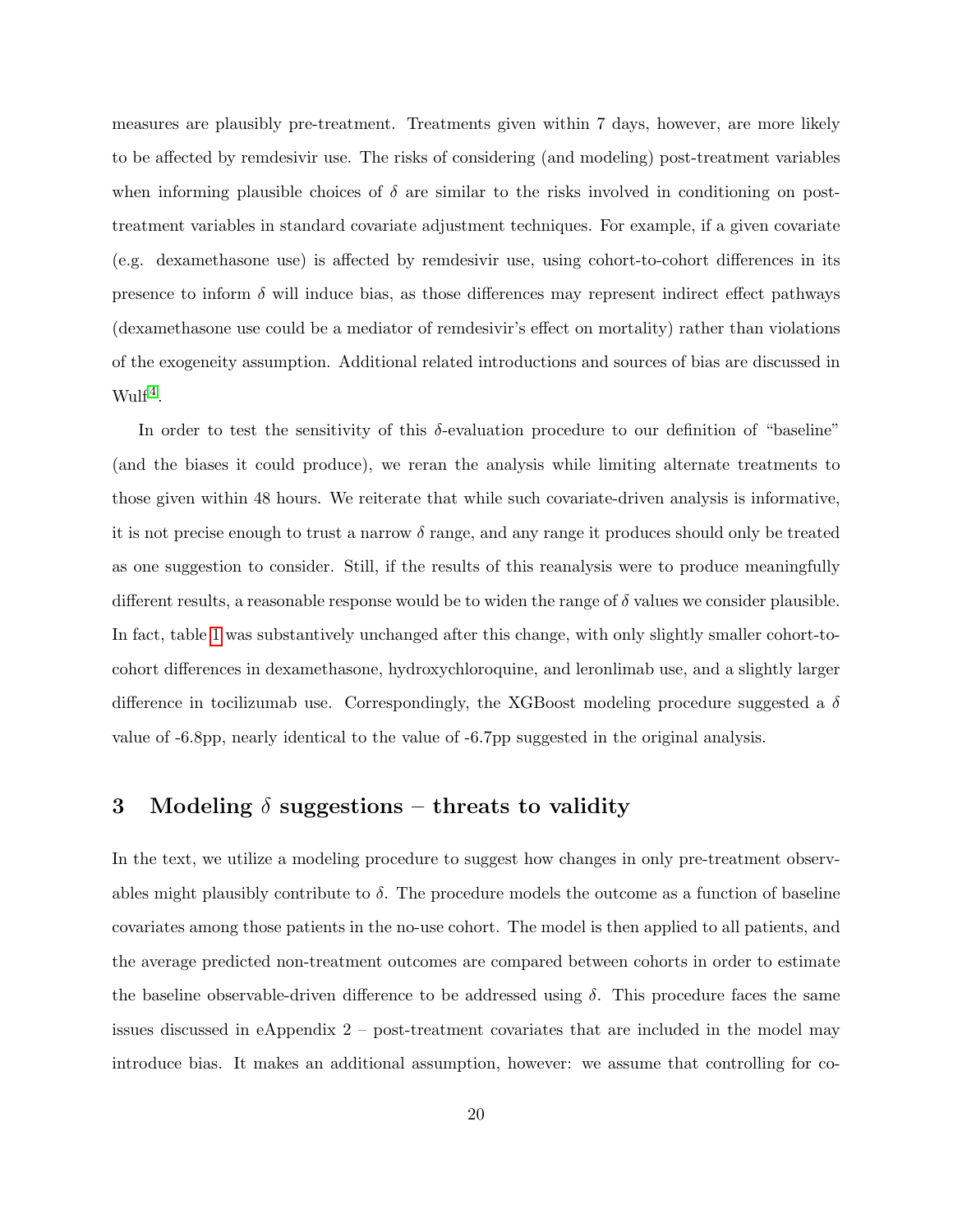variates renders non-treatment outcomes independent of cohort membership,  $Y(0) \perp Z \mid X$ , which implies  $\mathbb{E}[Y(0)|X, Z] = \mathbb{E}[Y(0)|X]$ . When this holds, we can establish the relationship between the covariates and non-treatment outcomes in the no-use cohort, apply that learned relationship in the high-use cohort, and interpret the difference in mean  $Y(0)$  between cohorts as the contribution of observables to  $\delta$ . The interplay between this assumption and the pre-treatment restriction from eAppendix 2 is discussed in Wulf<sup>[4](#page-24-3)</sup>. Note that this assumption is likely far more defensible than the standard conditional ignorability assumption, which can be written  $Y(0) \perp D \mid X$ .

#### 4 Sensitivity analyses

In this appendix, we provide the results of several sensitivity analyses, each of which take the form of an adjustment to the choices we made in the original analysis. Finding minimal differences between the conclusions they produce and those from the original analysis would not guarantee those results are correct, only that they are reasonably robust to differences in those particular choices.

Table [2](#page-23-0) displays the patient counts, outcome and treatment proportions, important baseline characteristics, covariate modeling results, SCQE results, and inferential cutoffs across six such changes. Across each of these adjustments, the ATTs corresponding to a plausible range of  $\delta$ values ranged from beneficial to not meaningfully different from 0, as in the original analysis. More importantly, the  $\delta$  values required to argue for a harmful effect of remdesivir at the  $\alpha$ =0.05 level remained implausible, and in some cases mathematically impossible, continuing to rule out the remdesivir could have had a statistically significant harmful effect among those who took it in this sample.

The first change re-defines the outcome as 14-day mortality rather than 28-day mortality. Although the latter was the more commonly assessed cutoff in randomized trials of remdesivir, some used 14-day mortality as well.<sup>[6](#page-24-5)</sup>. This change lowers the baseline mortality in the no-use cohort, narrows the resultant  $\delta$  range, but supports the same conclusions – that plausible  $\delta$  values suggest either beneficial or null ATT estimates, and that defending claims of a harmful ATT estimate is impossible.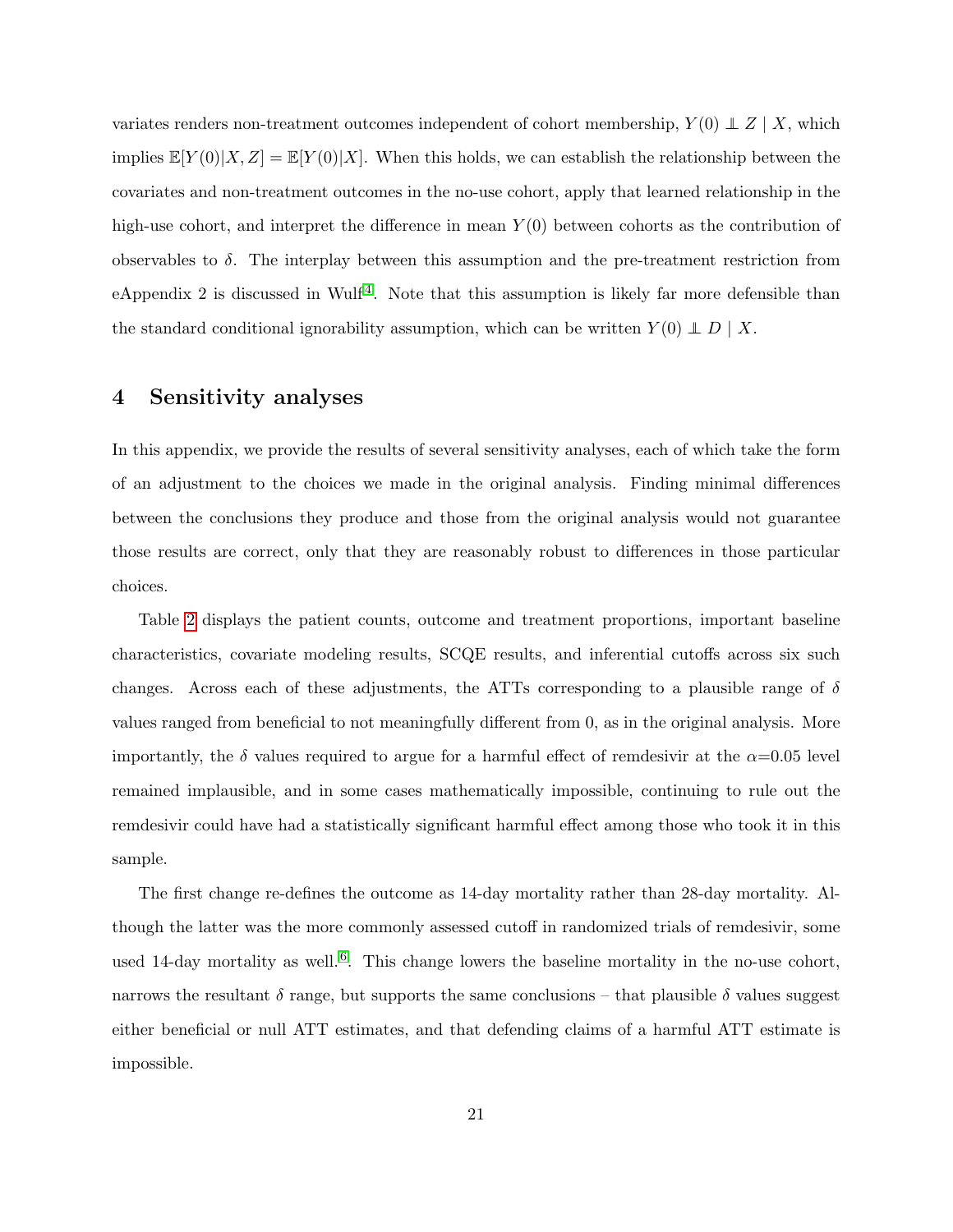The second change adjusted the treatment definition to be remdesivir use within 3 days rather than at any time. Only two patients began remdesivir treatment after this cutoff, and they were excluded from this adjusted analysis. In order to align the data-informed  $\delta$  procedures with this change, we also limited the considered covariates to those measured within 2 days rather than 7 days (as we did in eAppendix 2). This treatment definition change similarly maintained the same conclusions.

The third adjustment included transfer patients, those patients whose medical record indicated their admission source was a different acute care facility. We excluded these patients because we could not rule out the possibility of remdesivir treatment prior to admission. Still, the (likely) substantial differences between transfer and non-transfer patients could mean their exclusion hides a subset of patients for whom remdesiver is far more or less beneficial. After including transfer patients, the larger sample had a higher baseline cumulative mortality incidence (requiring a wider  $\delta$  range) and the  $\delta$  modeling procedure strongly suggested negative values. Still, the resultant range included null and beneficial ATT estimates, and harmful ATT estimates were highly implausible (though not mathematically impossible).

The fourth adjustment was to not truncate the later high-use period (which was done originally to avoid an influx of patients treated with dexamethasone, which would increase the cohort imbalances), allowing that period to extend to August 25th rather than stopping at July 4th. The increased imbalance in dexamethasone usage between cohorts (0% in the no-use period and 22% in the high-use period, compared to only  $8\%$  in the primary analysis' high-use period) suggests that we carefully account for its potential effects when assessing the range of  $\delta$  values to consider plausible. In addition to the larger dexamethasone difference, a lower rate of ventilator use and ICU admission within 24 hours of admission in the high-use period suggest a lower  $\delta$  value. Conversely, this change also lowered the usages of hydroxychloroquine, heparin, azythromycin, and tocilizumab in the high-use cohorts, which, if any of those were helpful, would suggest a higher  $\delta$ value. When considered together and alongside the data-driven model estimates of  $\delta$ , a widened and lower  $\delta$  range is reasonable. This range, like each of those previously considered, suggests a null or beneficial effect of remdesivir and rules out a harmful effect.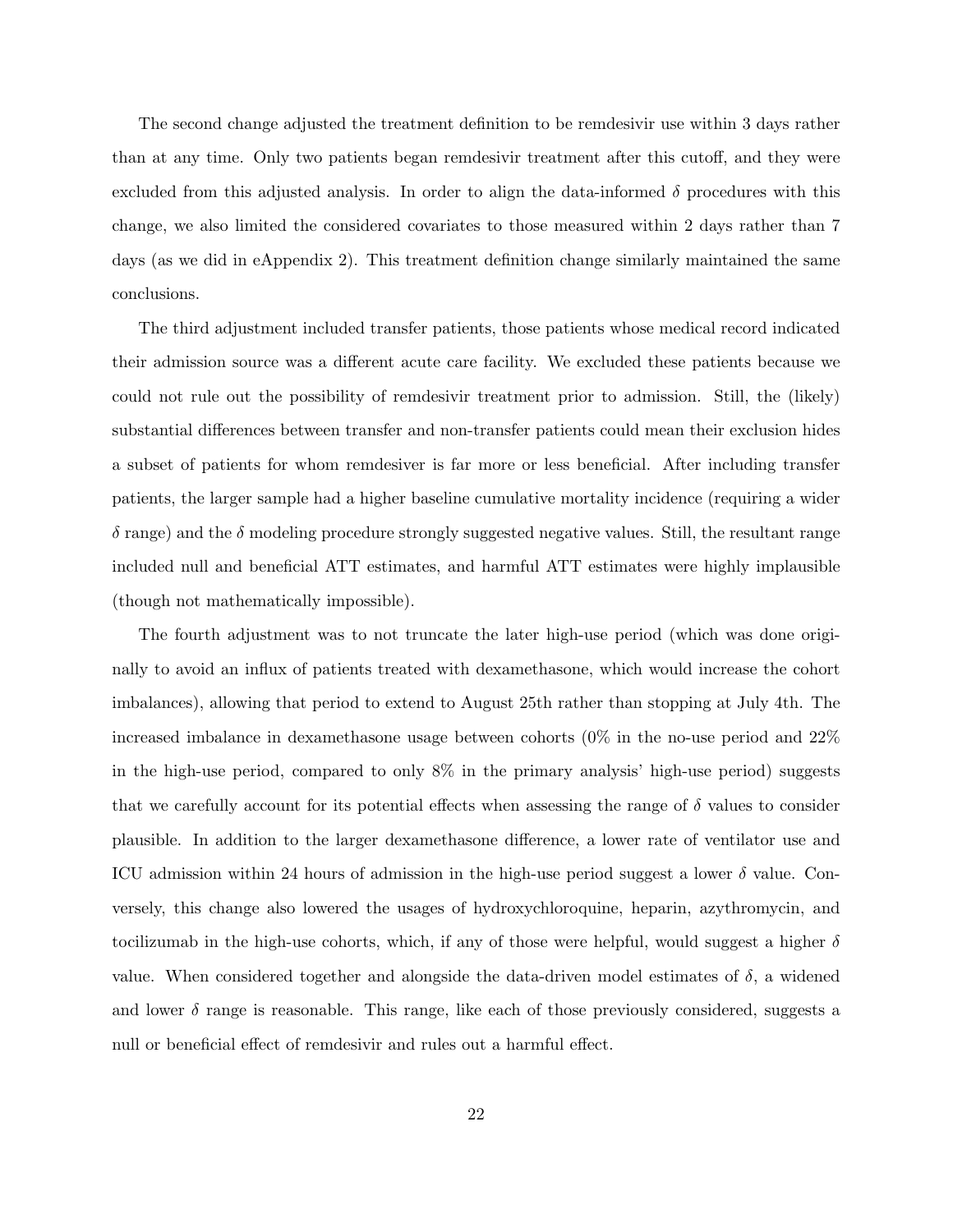The final two changes investigate the impact of excluding either the earlier or the later high-use cohorts. Larger differences in baseline characteristics between cohorts in each of these analysis (alongside smaller sample sizes) require widened  $\delta$  plausibility ranges. When excluding the earlier high-use cohort, we observe even larger differences in supplemental oxygen use, dexamethasone use, and ICU admission within 24 hours, and a smaller difference in ventilation within 24 hours. Given the direction of these differences, this change implies lower  $\delta$  values, even with a difference in tocilizumab use possibly suggesting higher  $\delta$  values. A reasonable  $\delta$  range taking these changes into account suggest, once again, a null or beneficial effect of remdesivir.

Finally, when excluding the later high-use cohort, several changes to the cohort-to-cohort comparison are clear. Most suggest comparatively higher risk in this high-use cohort than in the original analysis' high-use cohort (more male patients, more early transfers to the ICU and ventilation, higher supplemental oxygen use, less dexamethasone use), though some were either unclear or suggested lower risk (higher tocilizumab, hydroxychloroquine, and leronlimab use, as well as more white patients). Overall, a higher and wider  $\delta$  range is warranted, which maintains the same conclusions reached in the prior adjustments and the original analysis.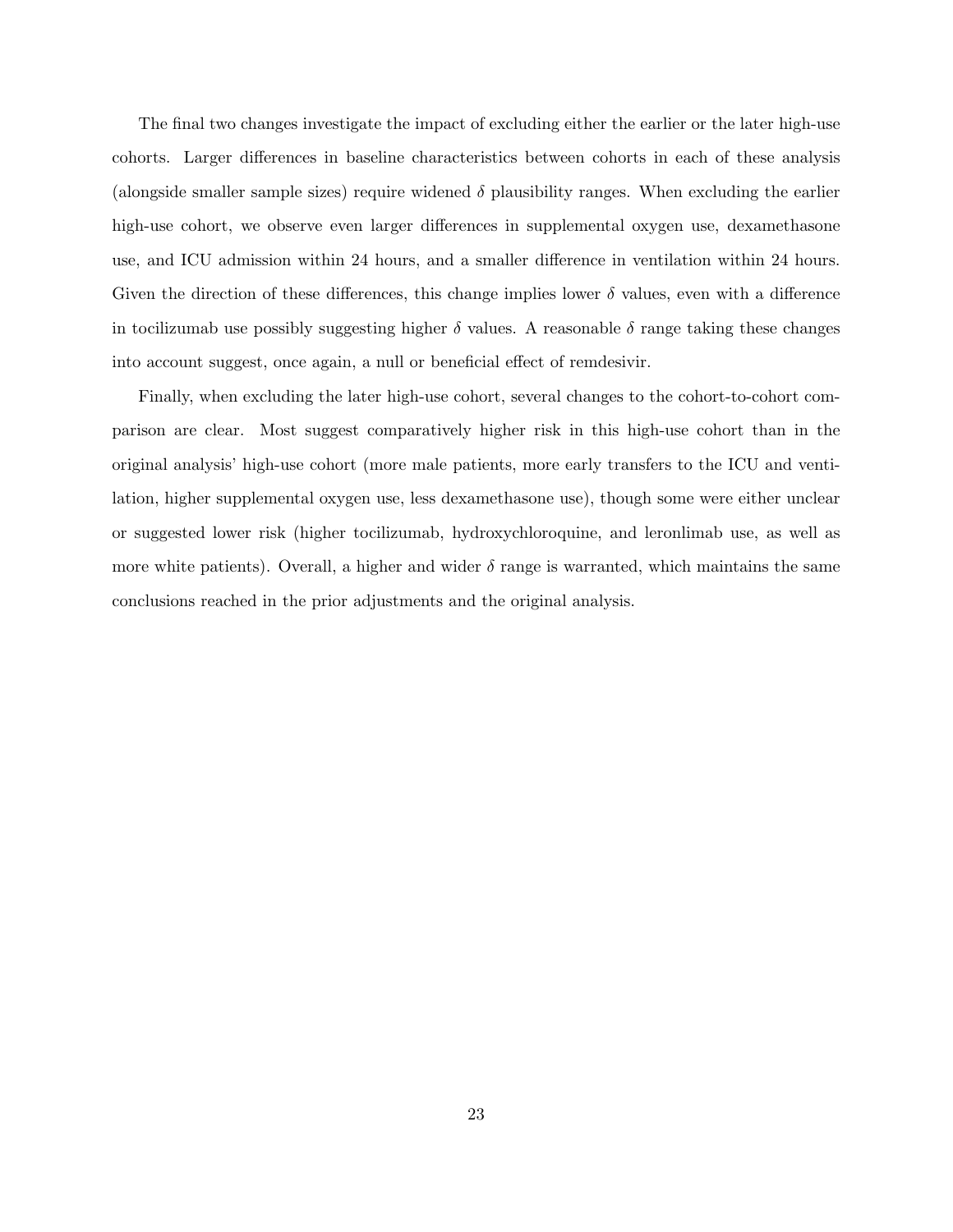<span id="page-23-0"></span>Table 2: Sensitivity analyses results Table 2: Sensitivity analyses results <sup>a</sup> across all adjustments, these ranges produced ATTs ranging from beneficial (at the  $\alpha$  = .05 level) to null. <sup>b</sup>  $\delta$  values greater than these produce ATTs that are beneficial at the  $\alpha$  = .05 level, and those with  $^a$  across all adjustments, these ranges produced ATTs ranging from beneficial (at the  $\alpha = .05$  level) to null.  $^b$   $\delta$  values greater than these produce ATTs that are beneficial at the  $\alpha$  =.05 level.  $^c$   $\delta$  values less than these produce ATTs that are harmful at the  $\alpha$  =.05 level, and those with asterisks are algebraically impossible given the outcome rate in the no-use period.